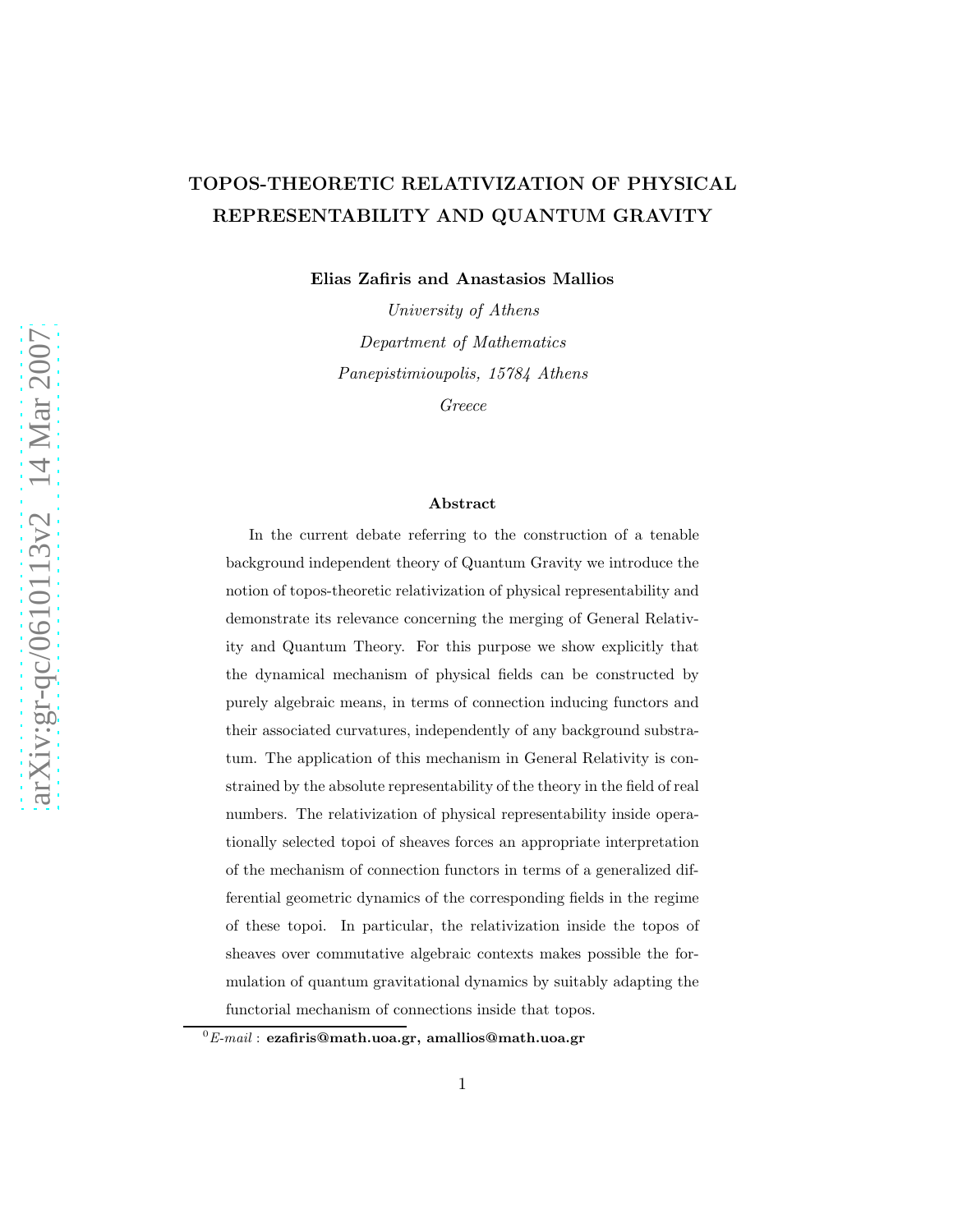## 1 Prologue

There exists a significant amount of current research in theoretical physics devoted to the construction of a tenable quantum theory of gravity, conceived as an extensive unifying framework of both General Relativity and Quantum Theory [1-11]. It has been generally argued that these fundamental physical theories are based on incompatible conceptual and mathematical foundations. In this sense, the task of their reconciliation in a unifying framework, that respects the constraints posed by both theories, requires a radical revision, or at least, a careful rethinking of our current understanding of the basic notions, such as the conception of spacetime, physical fields, localization, observables and dynamics.

In this communication we would like to draw attention regarding these issues from the algebraic, categorical and topos-theoretic perspective of modern mathematics [12-19], as a substitute of the set-theoretic one, and especially the impact of the consequences of this perspective, in relation to their foundational significance towards the crystallization of the basic notions constituting a theory of Quantum Gravity. An initial motivation regarding the relevance of the categorical viewpoint originates from the realization that both of our fundamental theories can be characterized in general terms as special instances of the replacement of the constant by the variable. The semantics of this transition, for both General Relativity and Quantum Theory, may be incorporated in an algebraic topos-theoretic framework, that hopefully provides the crucial pointers for the schematism of the essential concepts needed for the intelligibilty of a theory of Quantum Gravity, which respects the normative requirements of its predecessors. Epigrammatically it is instructive to remark that, in the case of General Relativity this pro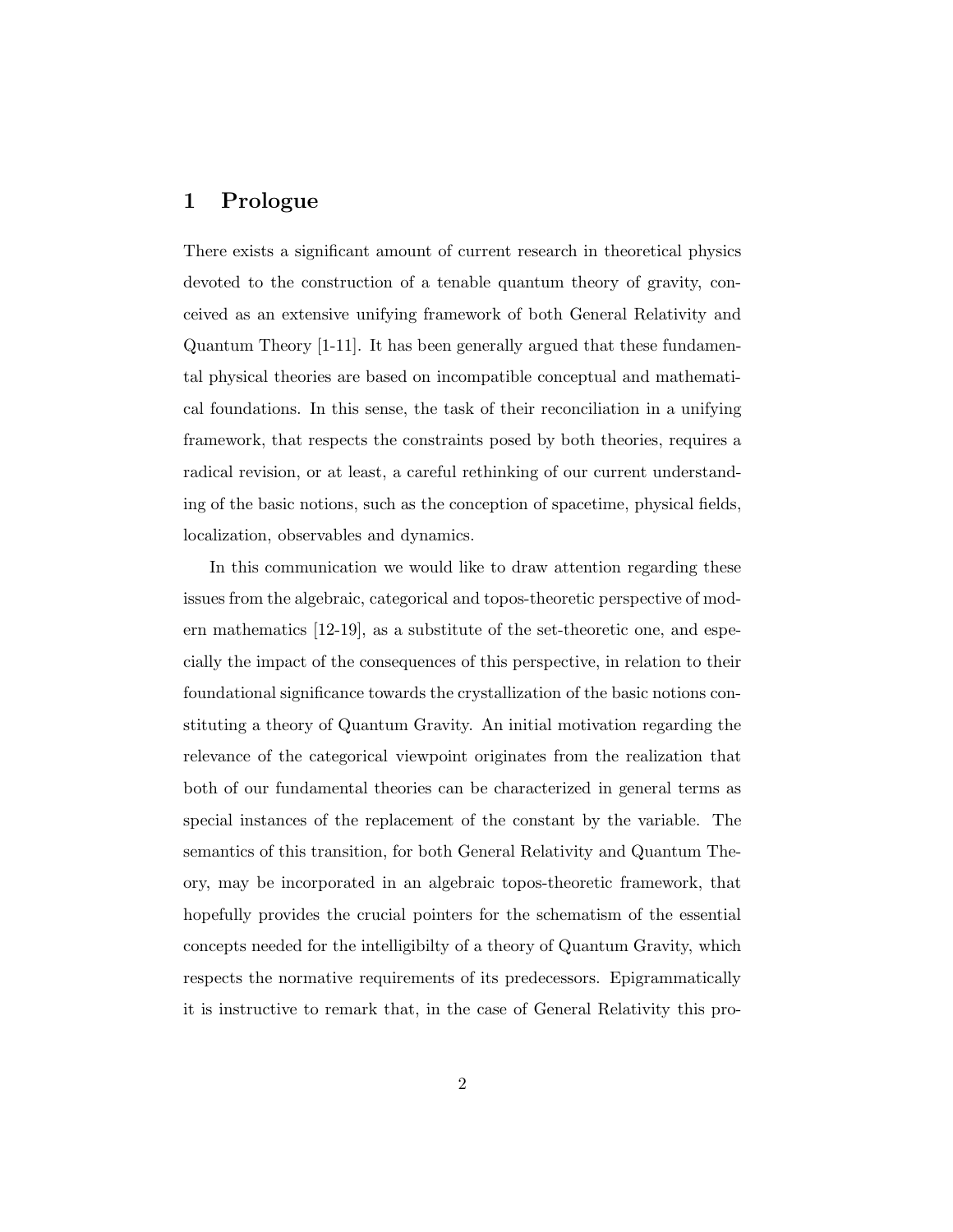cess takes place through the rejection of the fixed kinematical structure of spacetime, by making the metric into a dynamical object determined solely by the solution of Einstein's field equations. In the case of Quantum Theory, the process of replacement of the constant by the variable, is signified by the imposition of Heisenberg's uncertainty relations, that determines the limits for simultaneous measurements of certain pairs of complementary physical properties, like position and momentum. Although this process in Quantum Theory is not immediately transparent as in General Relativity, it will eventually become clear that it is indispensable to a unifying perspective.

From a mathematical point of view, the general process of semantic transition from constant to variable structures is being effectuated by passing to appropriate topoi, where, an abstract topos is conceived as a universe of variable sets, whose variation is being considered over generalized localization domains. Thus, there exists the possibility of comprehending uniformly the difference in the distinct instances of replacement of the constant by the variable, as they are explicated in the concrete cases of General Relativity and Quantum Theory respectively, by employing different topoi, corresponding to the localization properties of observables in each theory. Of course, this strategy would be fruitful in a unifying quantum relativistic perspective, if we managed to disassociate the dependence of dynamics in the regime of each theory from any fixed background spatiotemporal reference. Equivalently stated, the dynamical mechanism should be ideally formulated functorially and purely algebraically. The benefit of such a formulation has to do with the fact that, because of its functoriality, it can be algebraically forced uniformly inside the appropriate localization topoi of the above theories. Thus, both of these theories can be treated homogenously regarding their dynamical mechanism, whereas, their difference can be traced to the distinctive localization topoi employed in each case. In particular, the functorial representation of general relativistic gravitational dynamics in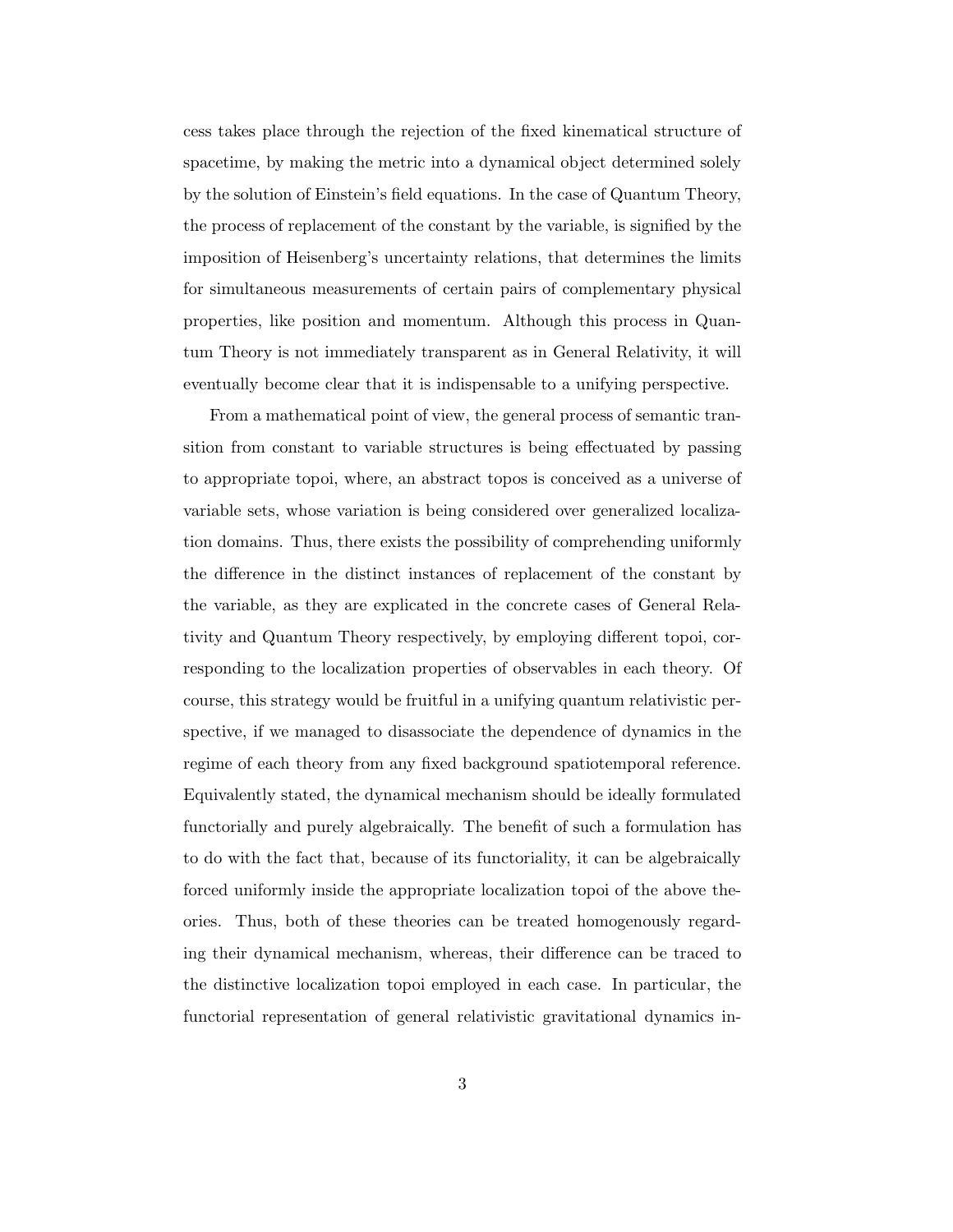duces a reformulation of the issue of quantization as a problem of selection of an appropriate localization topos, in accordance with the behaviour of observables in that regime, that effectuates the difference in the semantic interpretation of the dynamical machinery corresponding to the transition from the classical to the quantum case. In this work, we initially show that such a functorial dynamical mechanism can be actually constructed using methods of categorical homological algebra. More precisely, the homological dynamical mechanism is based on the modelling of the notion of physical fields in terms of connections, which, effectuate the functorial algebraic process of infinitesimal scalars extensions, due to interactions caused by these fields. Subsequently, we explain the applicability of homological functorial dynamics to the problem of quantum gravity, according to the preceding remarks, by implementing the principle of topos-theoretic relativization of physical representability, using the technique of sheafification over appropriate localization domains.

The central focus of the categorical way of rethinking basic notions in this endeavour can be described as a shift in the emphasis of what is considered to be fundamental for the formation of structures. In the set-theoretic mode of thinking, structures of any conceivable form are defined as sets of elements endowed with appropriate relations. In the category-theoretic mode, the emphasis is placed on the transformations among the objects of a category devised to represent a certain structure by means of appropriate structural constraints on the collection of these transformations. In this sense, the notion of structure does not refer exclusively to a fixed universe of sets of predetermined elements, but acquires a variable reference. We will argue that this is an appealing feature, pertaining decisively to a revised conceptualization of the basic notions, as above, in a viable Quantum Gravity framework.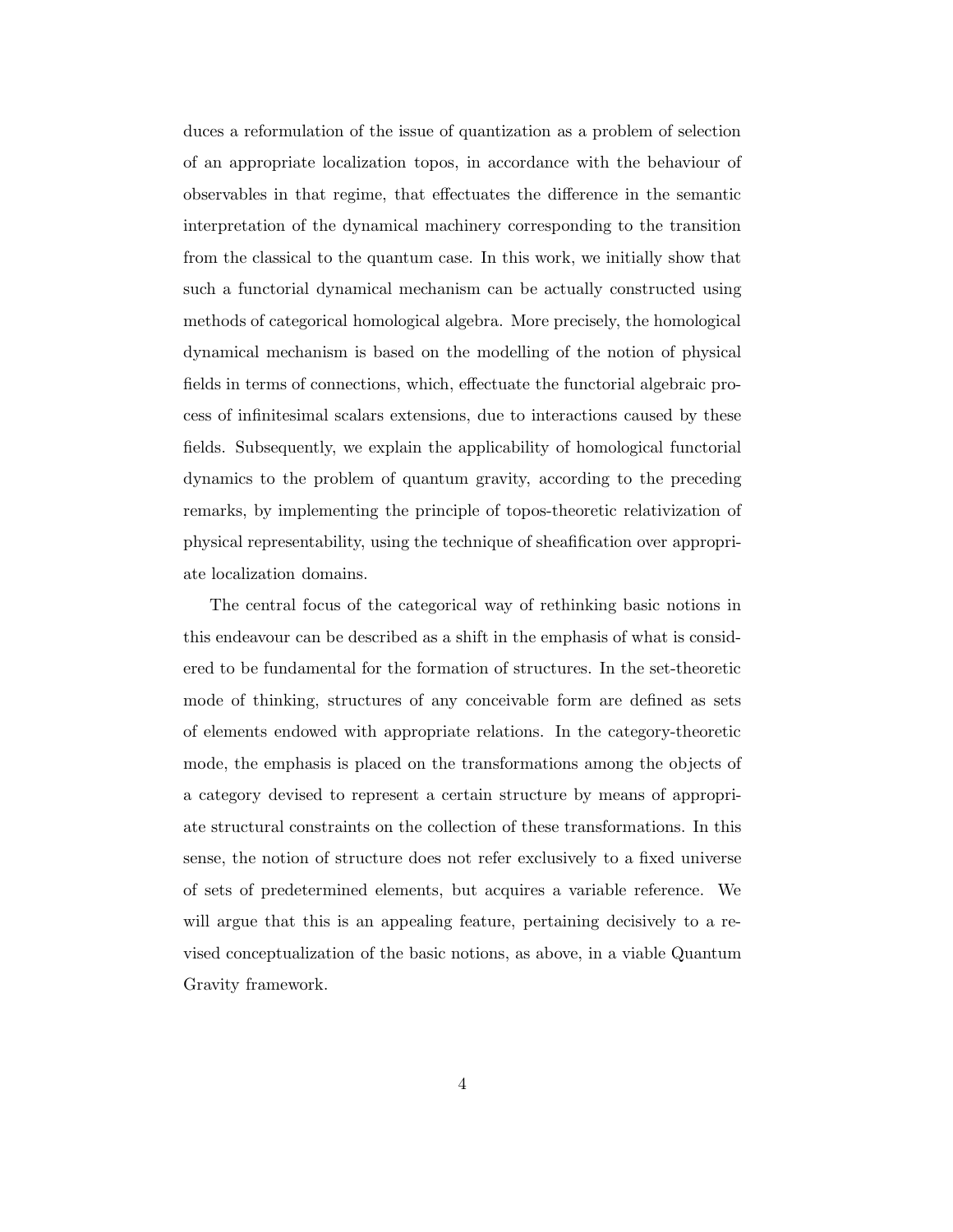# 2 A Homological Schema of Functorial Field Dynamics

The basic conceptual and technical issue pertaining to the current research attempts towards the construction of a tenable Quantum Gravity theory, refers to the problem of independence of this theory from a fixed spacetime manifold substratum. In relation to this problem, we demonstrate the existence and functionality of a homological schema of modelling general relativistic dynamics functorially, constructed by means of connection inducing functors and their associated curvatures, which is, remarkably, independent of any background substratum.

### 2.1 Algebraic Dynamicalization and Representability

The basic defining feature of General Relativity, in contradistinction to Newtonian classical theory, as well as Special Relativity, is the abolishment of any fixed preexisting kinematical framework by means of dynamicalization of the metric tensor. This essentially means that, the geometrical relations defined on a four dimensional manifold, making it into a spacetime, become variable. Moreover, they are constituted dynamically by the gravitation field, as well as other fields from which matter can be derived, by means of Einstein's field equations, through the imposition of a compatibility requirement relating the metric tensor, which represents the spacetime geometry, with the affine connection, which represents the gravitational field. The dynamic variability of the geometrical structure on the spacetime manifold constitutes the means of dynamicalization of geometry in the descriptive terms of General Relativity, formulated in terms of the differential geometric framework on smooth manifolds. The intelligibility of the framework is enriched by the imposition of the principle of general covariance of the field equations under arbitrary coordinate transformations of the points of the manifold preserving the differential structure, identified as the group of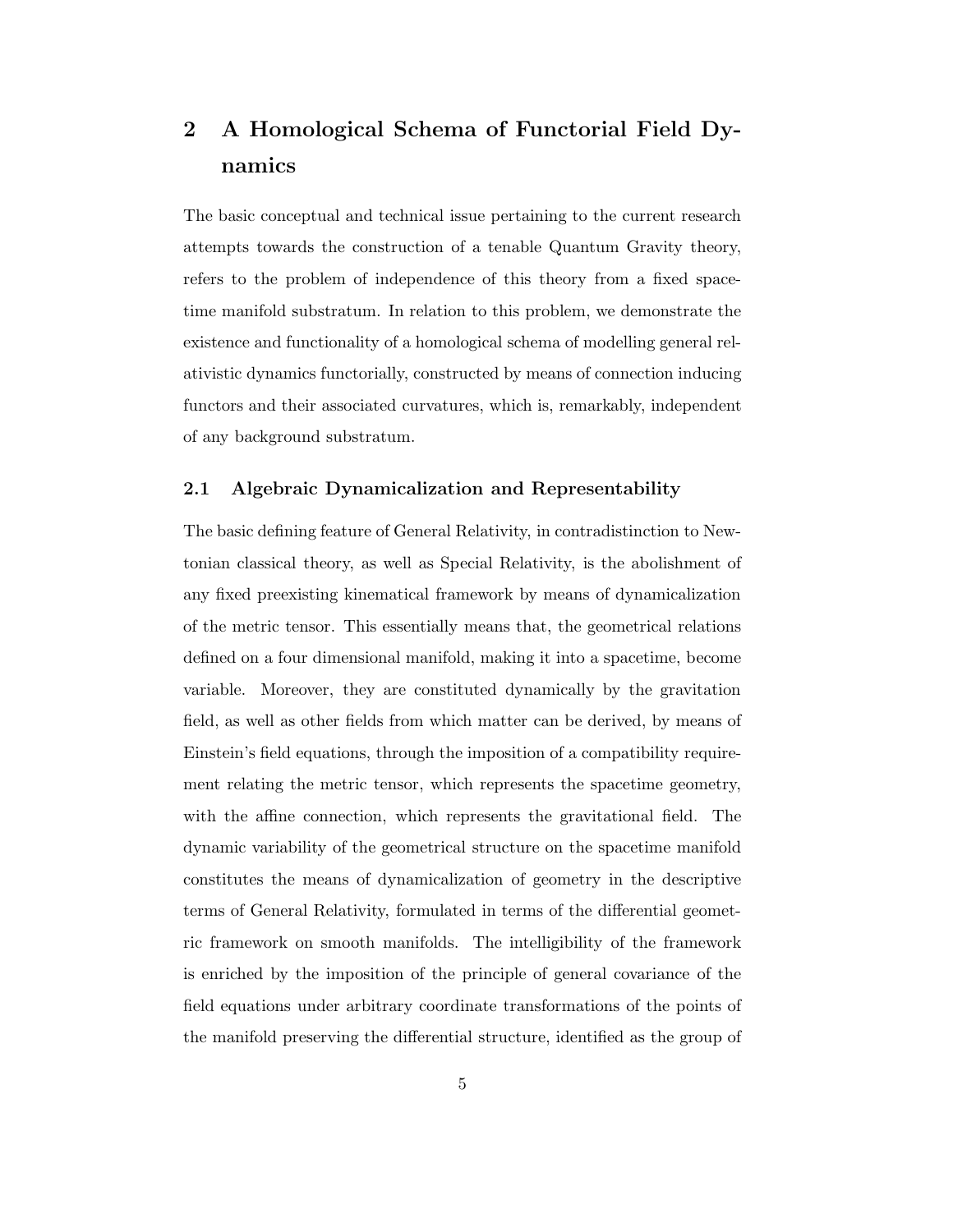manifold diffeomorphisms. As an immediate consequence, the points of the manifold lose any intrinsic physical meaning, in the sense that, they are not dynamically localizable entities in the theory. Most importantly, manifold points assume an indirect reference as indicators of spacetime events only after the dynamical specification of geometrical relations among them, as particular solutions of the generally covariant field equations. From an algebraic viewpoint  $[12-14, 21]$ , a real differential manifold M can be recovered completely from the R-algebra  $\mathcal{C}^{\infty}(M)$  of smooth real-valued functions on it, and in particular, the points of  $M$  may be recovered from the algebra  $\mathcal{C}^{\infty}(M)$  as the algebra morphisms  $\mathcal{C}^{\infty}(M) \to \mathcal{R}$ .

In this sense, manifold points constitute the  $\mathcal{R}\text{-spectrum of }\mathcal{C}^{\infty}(M)$ , being isomorphic with the maximal ideals of that algebra. Notice that, the  $\mathcal{R}$ -algebra  $\mathcal{C}^{\infty}(M)$  is a commutative algebra that contains the field of real numbers  $\mathcal R$  as a distinguished subalgebra. This particular specification incorporates the physical assumption that our form of observation is being represented globally by evaluations in the field of real numbers. In the setting of General Relativity the form of observation is being coordinatized by means of a commutative unital algebra of scalar coefficients, called an algebra of observables, identified as the  $\mathcal{R}$ -algebra of smooth real-valued functions  $\mathcal{C}^{\infty}(M)$ . Hence, the background substratum of the theory remains fixed as the R-spectrum of the coefficient algebra of scalars of that theory, and consequently, the points of the manifold  $M$ , although not dynamically localizable degrees of freedom of General Relativity, are precisely the semantic information carriers of an absolute representability principle, formulated in terms of global evaluations of the algebra of scalars in the field of real numbers. Of course, at the level of the R-spectrum of  $\mathcal{C}^{\infty}(M)$ , the only observables are the smooth functions evaluated over the points of M. In physical terminology, the introduction of new observables is conceived as the result of interactions caused by the presence of a physical field,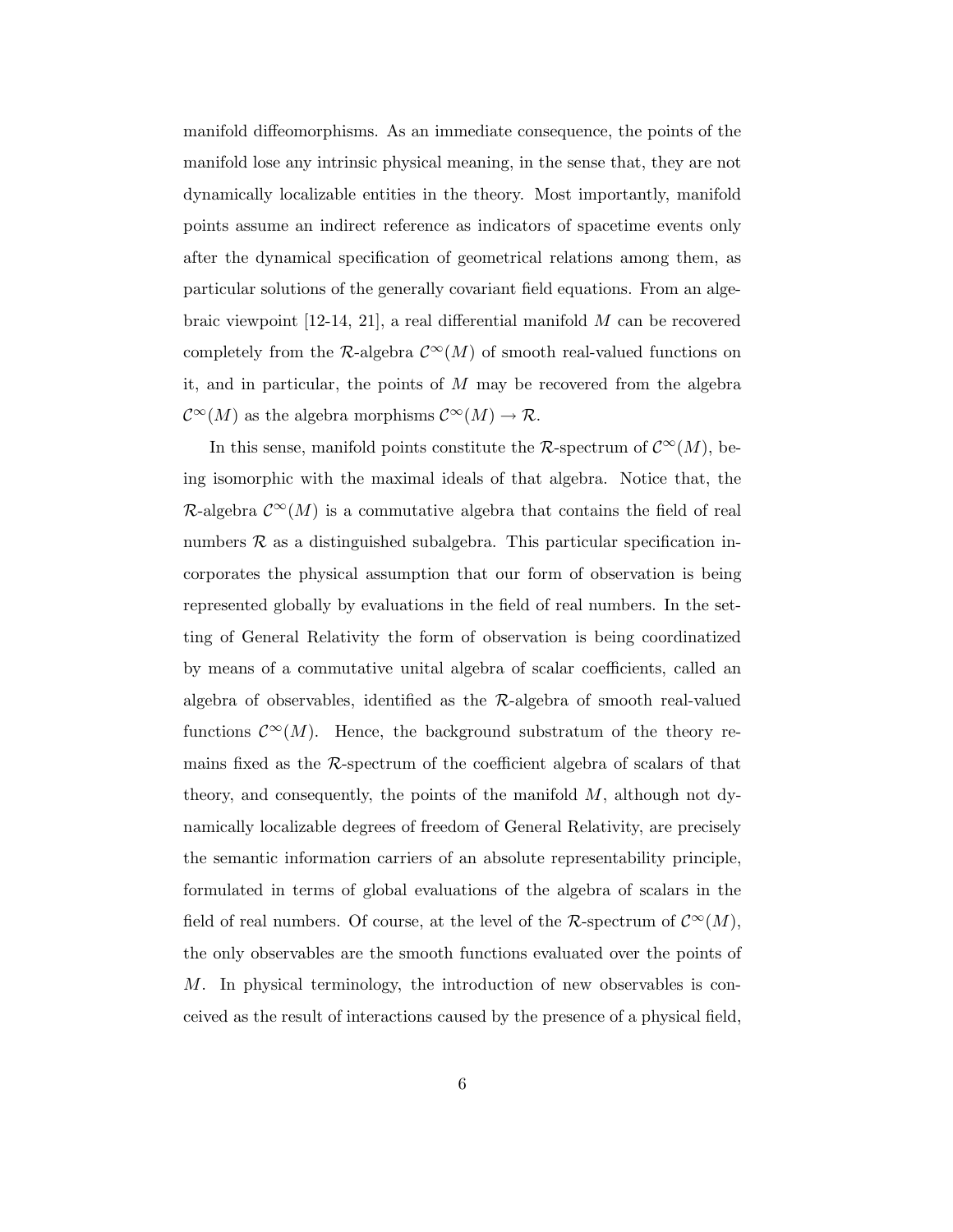identified with the gravitational field in the context of General Relativity. Algebraically, the process of extending the form of observation with respect to the algebra of scalars we have started with, that is  $\mathcal{A} = \mathcal{C}^{\infty}(M)$ , due to field interactions, is described by means of a fibering, defined as an injective morphism of R-algebras  $\iota : \mathcal{A} \hookrightarrow \mathcal{B}$ . Thus, the R-algebra  $\mathcal{B}$  is considered as a module over the algebra A. A section of the fibering  $\iota : A \hookrightarrow B$ , is represented by a morphism of  $\mathcal{R}\text{-algebras } s : \mathcal{B} \to \mathcal{A}$ , left inverse to  $\iota$ , that is  $s \circ \iota = id_A$ . The fundamental extension of scalars of the R-algebra A is obtained by tensoring  $A$  with itself over the distinguished subalgebra of the reals, that is  $\iota : A \hookrightarrow A \otimes_R A$ . Trivial cases of scalars extensions, in fact isomorphic to  $A$ , induced by the fundamental one, are obtained by tensoring A with R from both sides, that is  $\iota_1: \mathcal{A} \hookrightarrow \mathcal{A} \otimes_{\mathcal{R}} \mathcal{R}, \iota_2: \mathcal{A} \hookrightarrow \mathcal{R} \otimes_{\mathcal{R}} \mathcal{A}.$ 

The basic idea of Riemann that has been incorporated in the context of General Relativity is that geometry should be built from the infinitesimal to the global. Geometry in this context is understood in terms of metric structures that can be defined on a differential manifold. If we adopt the algebraic viewpoint, geometry as a result of interactions, requires the extension of scalars of the algebra  $A$  by infinitesimal quantities, defined as a fibration:

$$
d_*: \mathcal{A} \hookrightarrow \mathcal{A} \oplus \mathbf{M} \cdot \epsilon
$$

$$
f \mapsto f + d_*(f) \cdot \epsilon
$$

where,  $d_*(f) =: df$  is considered as the infinitesimal part of the extended scalar, and  $\epsilon$  the infinitesimal unit obeying  $\epsilon^2 = 0$  [20]. The algebra of infinitesimally extended scalars  $\mathcal{A} \oplus \mathbf{M} \cdot \epsilon$  is called the algebra of dual numbers over  $\mathcal A$  with coefficients in the  $\mathcal A$ -module **M**. It is immediate to see that the algebra  $\mathcal{A} \oplus \mathbf{M} \cdot \epsilon$ , as an abelian group is just the direct sum  $\mathcal{A} \oplus \mathbf{M}$ , whereas the multiplication is defined by:

$$
(f + df \cdot \epsilon) \bullet (f' + df' \cdot \epsilon) = f \cdot f' + (f \cdot df' + f' \cdot df) \cdot \epsilon
$$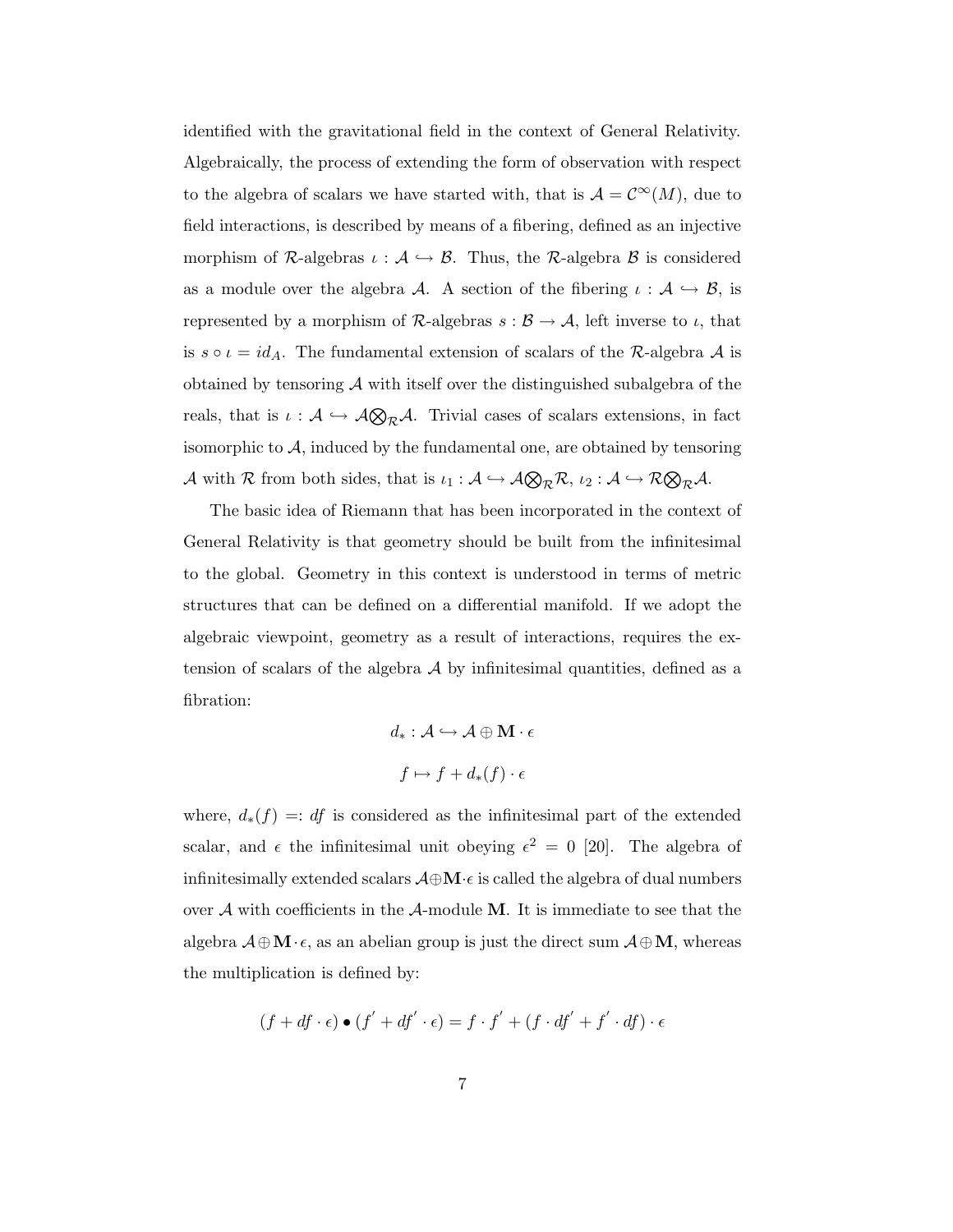Note that, we further require that the composition of the augmentation  $\mathcal{A} \oplus \mathbf{M} \cdot \epsilon \to \mathcal{A}$ , with  $d_*$  is the identity. Equivalently, the above fibration, viz., the homomorphism of algebras  $d_*: \mathcal{A} \hookrightarrow \mathcal{A} \oplus \mathbf{M} \cdot \epsilon,$  can be formulated as a derivation, that is, in terms of an additive  $\mathcal{R}\text{-linear morphism:}$ 

$$
d: \mathcal{A} \to \mathbf{M}
$$

$$
f \mapsto df
$$

that, moreover, satisfies the Leibniz rule:

$$
d(f \cdot g) = f \cdot dg + g \cdot df
$$

Since the formal symbols of differentials  $\{df, f \in \mathcal{A}\}$ , are reserved for the universal derivation, the  $\mathcal A$ -module M is identified as the free  $\mathcal A$ -module  $\Omega$  of 1-forms generated by these formal symbols, modulo the Leibniz constraint, where the scalars of the distinguished subalgebra  $\mathcal{R}$ , that is the real numbers, are treated as constants. Kähler observed that the free  $A$ -module  $\Omega$  can be constructed explicitly from the fundamental form of scalars extension of  $A$ , that is  $\iota : \mathcal{A} \hookrightarrow \mathcal{A} \otimes_{\mathcal{R}} \mathcal{A}$  by considering the morphism:

$$
\delta: \mathcal{A} \bigotimes_{\mathcal{R}} \mathcal{A} \to A
$$

$$
f_1 \otimes f_2 \mapsto f_1 \cdot f_2
$$

Then by taking the kernel of this morphism of algebras, that is, the ideal:

$$
\mathbf{I} = \{f_1 \otimes f_2 \in \mathcal{A} \bigotimes_{\mathcal{R}} \mathcal{A} : \delta(f_1 \otimes f_2) = 0\} \subset \mathcal{A} \bigotimes_{\mathcal{R}} \mathcal{A}
$$

it can be shown that the morphism of A-modules:

$$
\Sigma: \Omega \to \frac{\mathbf{I}}{\mathbf{I}^2}
$$
  

$$
df \mapsto 1 \otimes f - f \otimes 1
$$

is an isomorphism.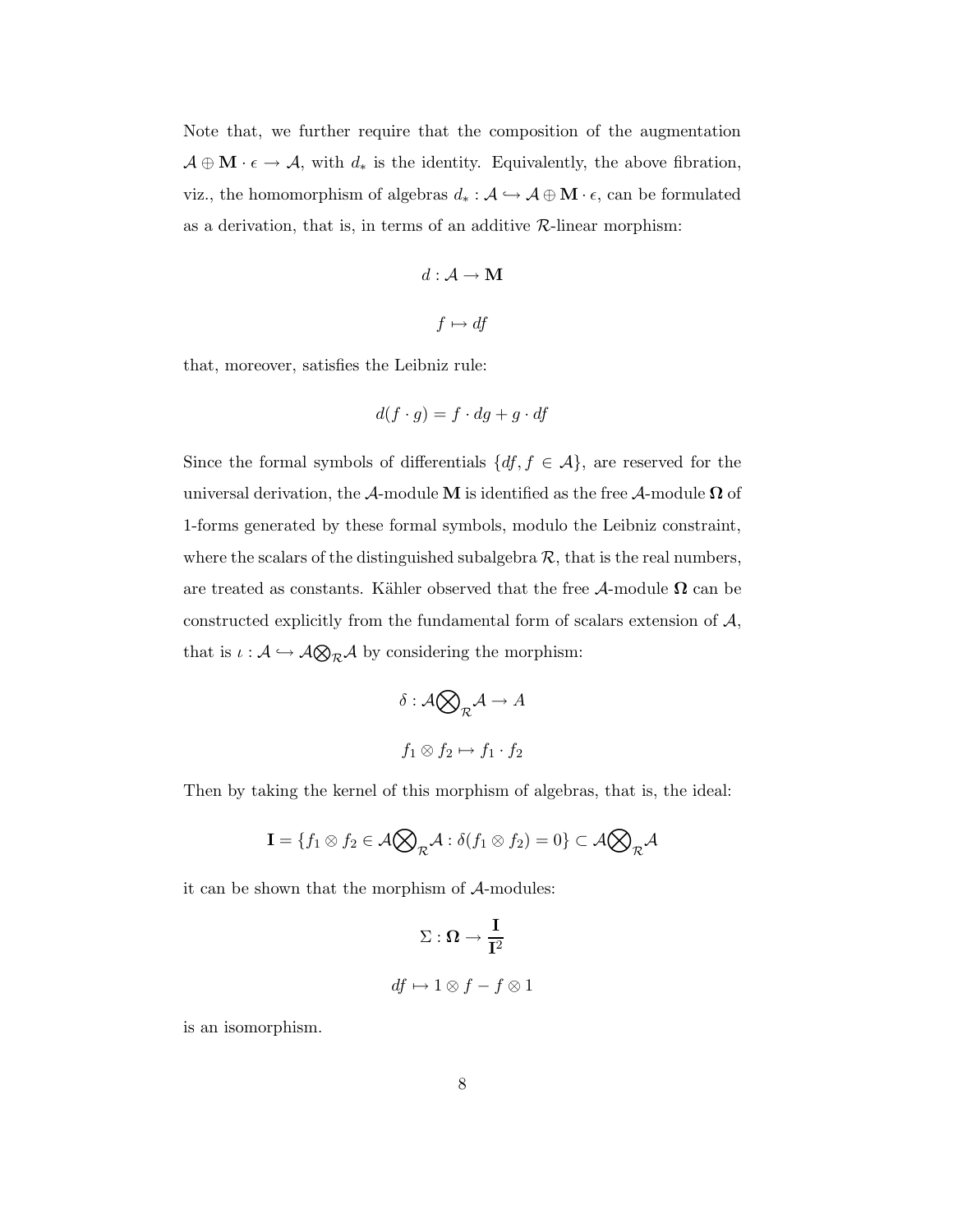We can prove the above isomorphism as follows: The fractional object I  $\frac{1}{\Gamma^2}$  has an A-module structure defined by:

$$
f \cdot (f_1 \otimes f_2) = (f \cdot f_1) \otimes f_2 = f_1 \otimes (f \cdot f_2)
$$

for  $f_1 \otimes f_2 \in I$ ,  $f \in A$ . We can check that the second equality is true by proving that the difference of  $(f \cdot f_1) \otimes f_2$  and  $f_1 \otimes (f \cdot f_2)$  belonging to **I**, is actually an elememt of  $I^2$ , viz., the equality is true modulo  $I^2$ . So we have:

$$
(f \cdot f_1) \otimes f_2 - f_1 \otimes (f \cdot f_2) = (f_1 \otimes f_2) \cdot (f \otimes 1 - 1 \otimes f)
$$

The first factor of the above product of elements belongs to I by assumption, whereas the second factor also belongs to **I**, since we have that:

$$
\delta(f \otimes 1 - 1 \otimes f) = 0
$$

Hence the product of elements above belongs to  $I \cdot I = I^2$ . Consequently, we can define a morphism of A-modules:

$$
\Sigma: \Omega \to \frac{I}{I^2}
$$
  

$$
df \mapsto 1 \otimes f - f \otimes 1
$$

Now, we construct the inverse of that morphism as follows: The A-module  $\Omega$  can be made an ideal in the algebra of dual numbers over  $\mathcal{A}$ , viz.,  $\mathcal{A} \oplus \Omega \cdot \epsilon$ . Moreover, we can define the morphism of algebras:

$$
\mathcal{A} \times \mathcal{A} \to \mathcal{A} \oplus \mathbf{\Omega} \cdot \epsilon
$$
  

$$
(f_1, f_2) \mapsto f_1 \cdot f_2 + f_1 \cdot df_2 \epsilon
$$

This is an  $\mathcal{R}$ -bilinear morphism of algebras, and thus, it gives rise to a morphism of algebras:

$$
\Theta: \mathcal{A} {\otimes}_{\mathcal{R}} \mathcal{A} \rightarrow \mathcal{A} \oplus \Omega \cdot \epsilon
$$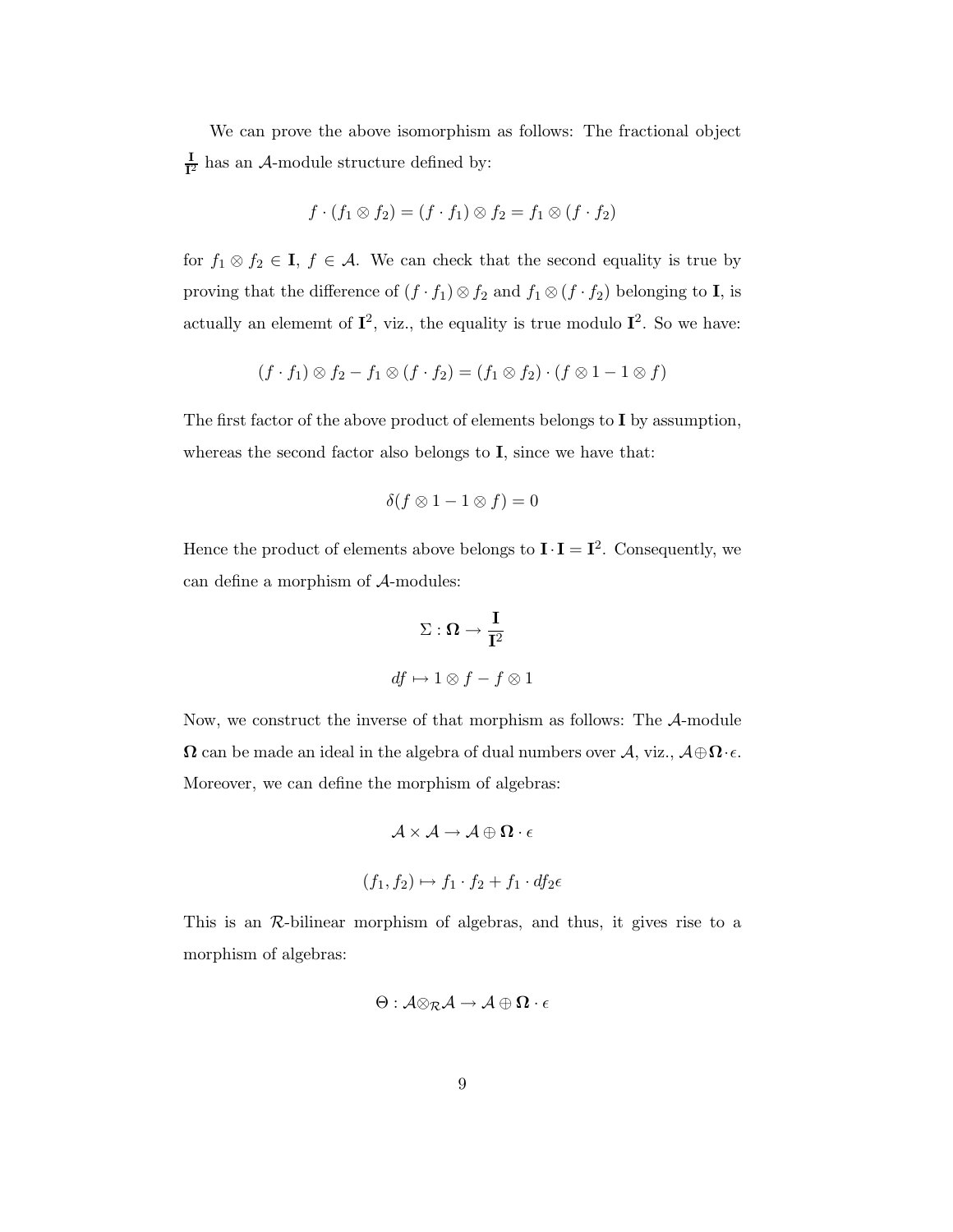Then, by definition we have that  $\Theta(I) \subset \Omega$ , and also,  $\Theta(I^2) = 0$ . Hence, there is obviously induced a morphism of  $A$ -modules:

$$
\Omega \gets \frac{I}{I^2}
$$

which is the inverse of  $\Sigma$ . Consequently, we conclude that:

$$
\Omega\cong\frac{I}{I^2}
$$

Thus the free A-module  $\Omega$  of 1-forms is isomorphic with the free Amodule  $\frac{1}{I^2}$  of Kähler differentials of the algebra of scalars  ${\cal A}$  over  ${\cal R},$  conceived as a distinguished ideal in the algebra of infinitesimally extended scalars  $\mathcal{A} \oplus \mathbf{\Omega} \cdot \epsilon$ , due to interaction, according to the following split short exact sequence:

$$
\Omega\hookrightarrow \mathcal{A}\oplus\Omega\cdot\epsilon\twoheadrightarrow\mathcal{A}
$$

or equivalently formulated as:

$$
0\to\boldsymbol{\Omega}_A\to\mathcal{A}\bigotimes_{\mathcal{R}}\mathcal{A}\to\mathcal{A}
$$

By dualizing, we obtain the dual A-module of  $\Omega$ , that is  $\Xi := Hom(\Omega, \mathcal{A})$ . Thus we have at our disposal, expressed in terms of infinitesimal scalars extension of the algebra  $A$ , semantically intertwined with the generation of geometry as a result of interaction, new types of observables related with the incorporation of differentials and their duals, called vectors. Let us now explain the functionality of geometry, as related with the infinitesimally extended rings of scalars defined above, in the context of General Relativity. As we have argued before, the absolute representability principle of this theory, necessitates that our form of observation is tautosemous with real numbers representability. This means that all types of observables should possess uniquely defined dual types of observables, such that their representability can be made possible my means of real numbers. This is exactly the role of a geometry induced by a metric. Concretely, a metric structure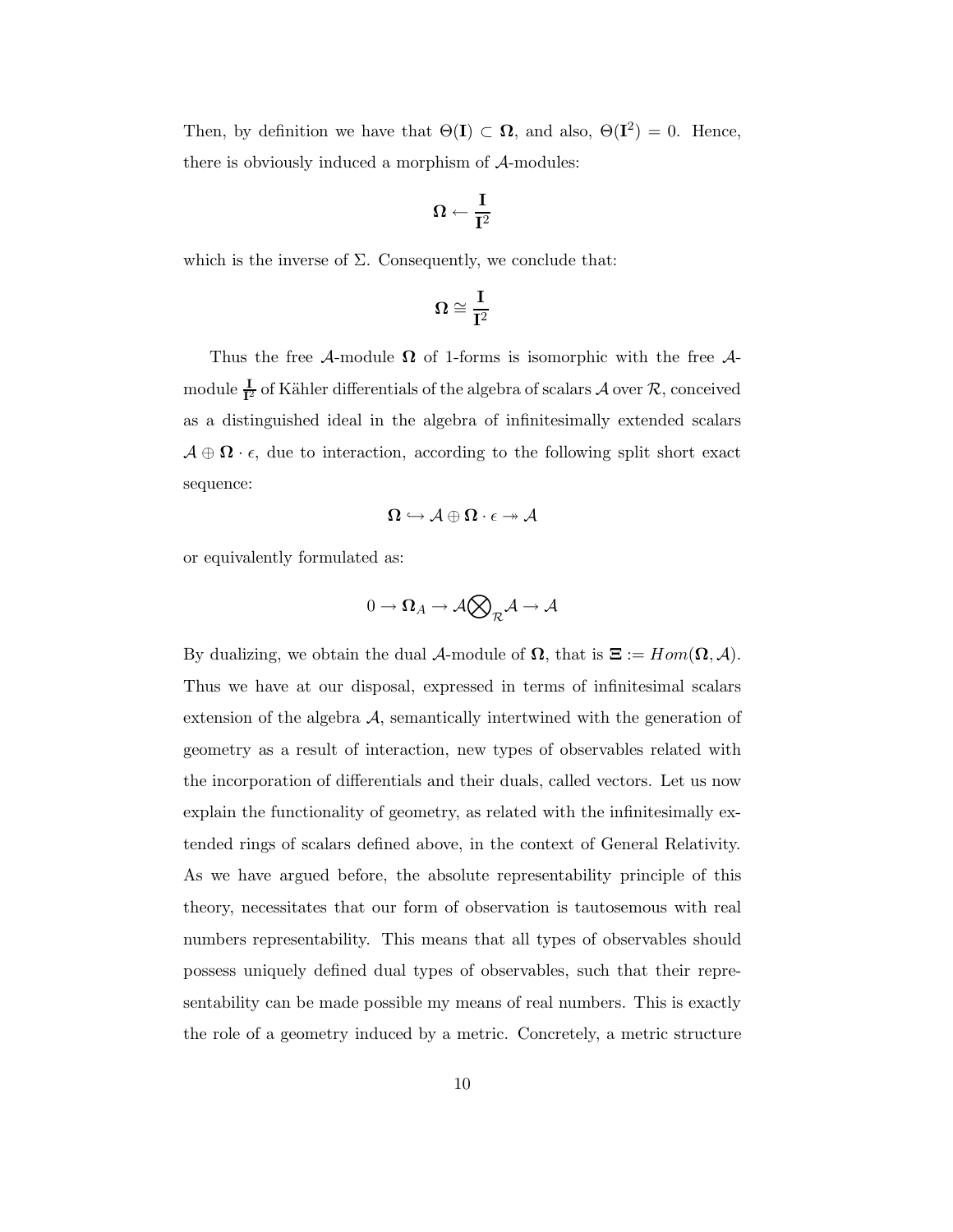assigns a unique dual to each observable, by effectuating an isomorphism between the A-modules  $\Omega$  and  $\Xi = Hom(\Omega, \mathcal{A})$ , that is:

$$
g: \Omega \simeq \Xi
$$
  

$$
df \mapsto v_f := g(df)
$$

Thus the functional role of a metric geometry forces the observation of extended scalars, by means of representability in the field of real numbers, and is reciprocally conceived as the result of interactions causing infinitesimal variations in the scalars of the  $\mathcal{R}\text{-algebra }\mathcal{A}.$ 

Before proceeding further, it is instructive at this point to clarify the meaning of a universal derivation, playing a paradigmatic role in the construction of extended algebras of scalars as above, in appropriate categorytheoretic terms as follows [20]: The covariant functor of left  $A$ -modules valued derivations of A:

$$
\overleftarrow{\nabla}_{\mathcal{A}}(-): \mathcal{M}^{(\mathcal{A})} \to \mathcal{M}^{(\mathcal{A})}
$$

is being representable by the left  $\mathcal{A}\text{-module of 1-forms } \mathbf{\Omega}^1(\mathcal{A})$  in the category of left  $\mathcal{A}$ -modules  $\mathcal{M}^{(\mathcal{A})}$ , according to the isomorphism:

$$
\overleftarrow{\nabla}_{\mathcal{A}}(N) \cong Hom_{\mathcal{A}}(\mathbf{\Omega}^1(\mathcal{A}), N)
$$

Thus,  $\Omega^1(\mathcal{A})$  is characterized categorically as a universal object in  $\mathcal{M}^{(\mathcal{A})}$ , and the derivation:

$$
d: \mathcal{A} \to \mathbf{\Omega}^1(\mathcal{A})
$$

as the universal derivation [20]. Furthermore, we can define algebraically, for each  $n\in N,$   $n\geq 2,$  the  $n\text{-fold exterior product:}$ 

$$
\Omega^n(\mathcal{A})=\bigwedge\nolimits^n\Omega^1(\mathcal{A})
$$

where  $\Omega(\mathcal{A}) := \Omega^1(\mathcal{A}), \ \mathcal{A} := \Omega^0(\mathcal{A}),$  and finally show analogously that the left A-modules of *n*-forms  $\Omega^n(\mathcal{A})$  in  $\mathcal{M}^{(\mathcal{A})}$  are representable objects in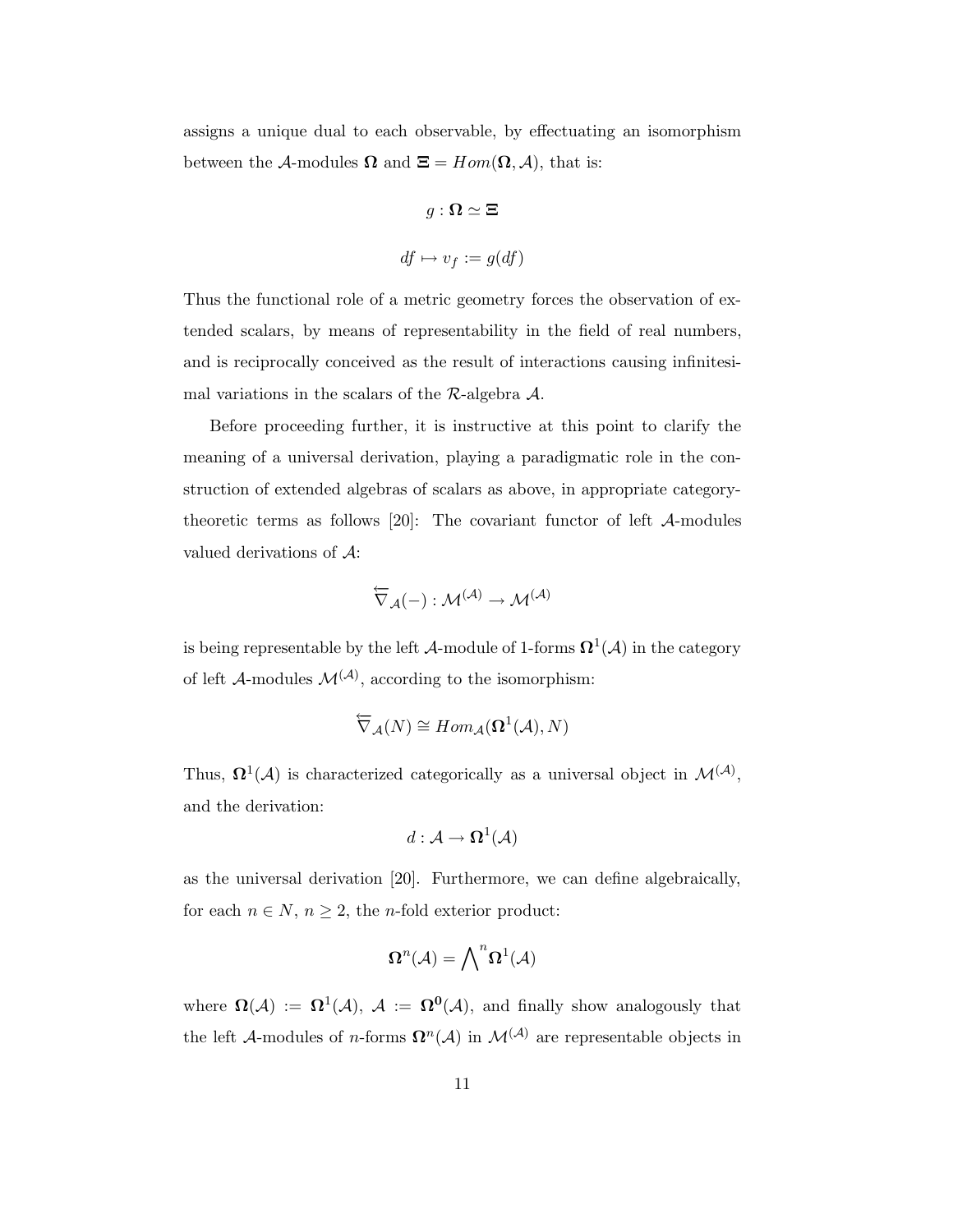$\mathcal{M}^{(\mathcal{A})}$  of the covariant functor of left  $\mathcal{A}$ -modules valued *n*-derivations of  $\mathcal{A}$ , denoted by  $\overleftarrow{\nabla}^n_{\mathcal{A}}(-) : \mathcal{M}^{(\mathcal{A})} \to \mathcal{M}^{(\mathcal{A})}$ . We conclude that, all infinitesimally extended algebras of scalars that have been constructed from  $A$  by fibrations, presented equivalently as derivations, are representable as left A-modules of *n*-forms  $\Omega^n(\mathcal{A})$  in the category of left  $\mathcal{A}\text{-modules } \mathcal{M}^{(\mathcal{A})}$ .

We emphasize that the intelligibility of the algebraic schema is based on the conception that infinitesimal variations in the scalars of  $A$ , are caused by interactions, meaning that they are being effectuated by the presence of a physical field, identified as the gravitational field in the context of General Relativity. Thus, it is necessary to establish a purely algebraic representation of the notion of physical field and explain the functional role it assumes for the interpretation of the theory. The key idea for this purpose amounts to expressing the process of scalars extension in functorial terms, and by anticipation identify the functor of infinitesimal scalars extension due to interaction with the physical field that causes it [20]. Regarding the first step of this strategy we clarify that the general process of scalars extension from an algebra  $S$  to an algebra  $T$  is represented functorially by means of the functor of scalars extension [12], from  $S$  to  $T$  as follows:

$$
\mathbf{F} : \mathcal{M}^{(\mathcal{S})} \to \mathcal{M}^{(\mathcal{T})}
$$

$$
\mathbf{E} \mapsto \mathbf{T} \bigotimes_{\mathcal{S}} \mathbf{E}
$$

The second step involves the application of the functorial algebraic procedure for the case admitting the identifications:

$$
\mathcal{S} = \mathcal{A}
$$
  

$$
\mathcal{T} = [\mathcal{A} \oplus \mathbf{\Omega}^1(\mathcal{A}) \cdot \epsilon]
$$

corresponding to infinitesimal scalars extension. Consequently, the physical field as the causal agent of interactions admits a purely algebraic description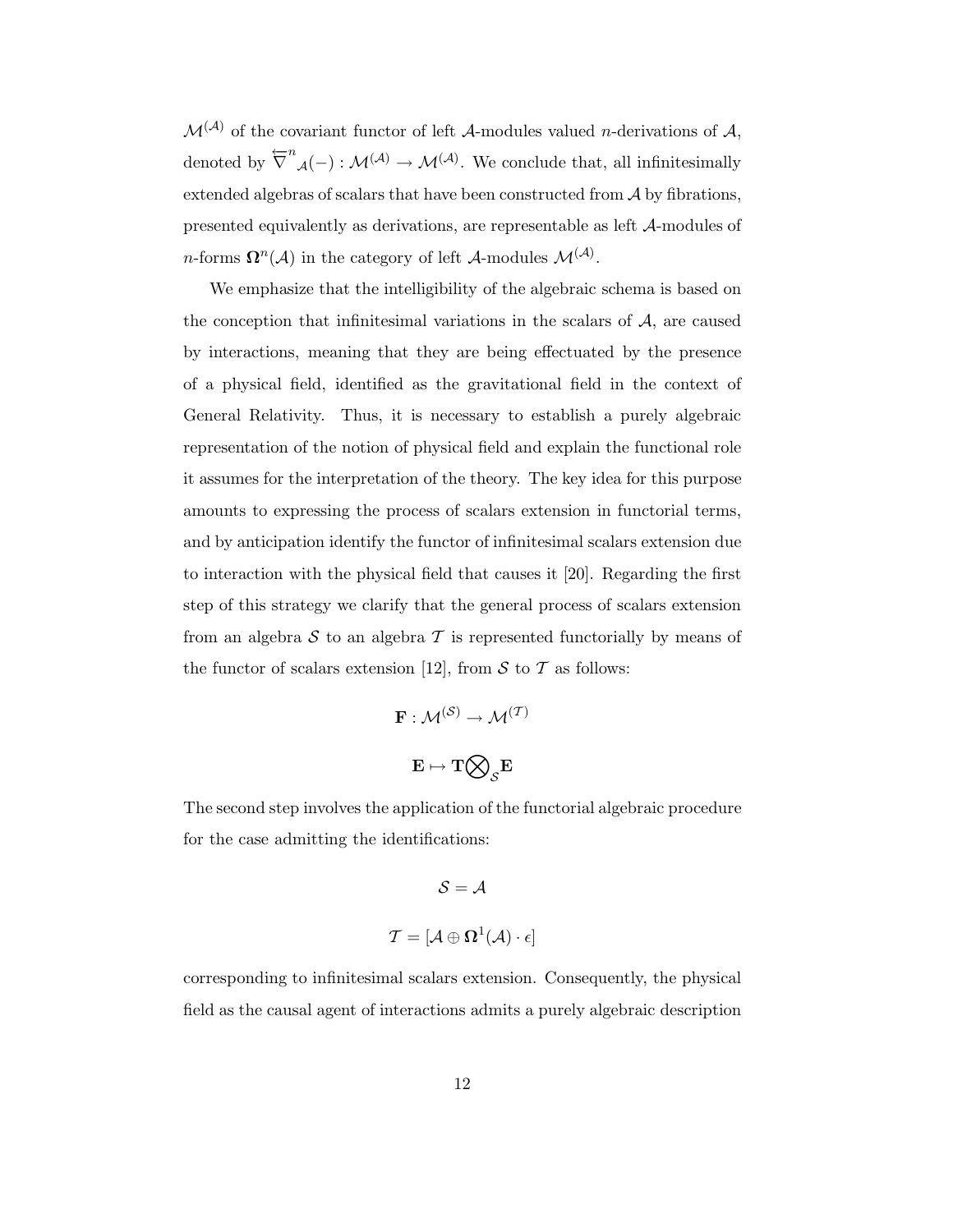as the functor of infinitesimal scalars extension, called a connection-inducing functor:

$$
\widehat{\nabla} : \mathcal{M}^{(\mathcal{A})} \to \mathcal{M}^{(\mathcal{A} \oplus \Omega^1(\mathcal{A}) \cdot \epsilon)} \\[.5em] \mathbf{E} \mapsto [\mathcal{A} \oplus \Omega^1(\mathcal{A}) \cdot \epsilon] \bigotimes\nolimits_{\mathcal{A}} \mathbf{E}
$$

In this sense, the vectors of the left  $\mathcal A$ -module  $\mathbf E$  are being infinitesimally extended into vectors of the left  $(\mathcal{A} \oplus \mathbf{\Omega}^1(\mathcal{A}) \cdot \epsilon)$ -module  $[\mathcal{A} \oplus \mathbf{\Omega}^1(\mathcal{A}) \cdot \epsilon] \bigotimes_{\mathcal{A}} \mathbf{E}$ . Notice that these two kinds of vectors are being defined over different algebras. Hence, in order to compare them we have to pull the infinitesimally extended ones back to the initial algebra of scalars, viz., the Ralgebra  $A$ . Algebraically this process is implemented by restricting the left  $(\mathcal{A} \oplus \Omega^1(\mathcal{A}) \cdot \epsilon)$ -module  $[\mathcal{A} \oplus \Omega^1(\mathcal{A}) \cdot \epsilon] \bigotimes_{\mathcal{A}} \mathbf{E}$  to the  $\mathcal{R}$ -algebra  $\mathcal{A}$ . If we perform this base change we obtain the left  $\mathcal{A}$ -module  $\mathbf{E} \oplus [\Omega^1(\mathcal{A}) \bigotimes_{\mathcal{A}} \mathbf{E}] \cdot \epsilon$ . Thus, the effect of the action of the physical field on the vectors of the left  $A$ -module  $E$  can be expressed by means of the following comparison morphism of left A-modules:

$$
\nabla^\star {}_{\bf E} : {\bf E} \rightarrow {\bf E} \oplus [\Omega^1({\mathcal A}) \bigotimes\nolimits_{{\mathcal A}} {\bf E}] \cdot \epsilon
$$

Equivalently, the irreducible amount of information incorporated in the comparison morphism can be now expressed as a connection on E. The latter is defined algebraically as an  $\mathcal{R}$ -linear morphism of  $\mathcal{A}$ -modules [21]:

$$
\nabla_{\mathbf{E}}:\mathbf{E}\rightarrow \mathbf{\Omega}^1(\mathcal{A})\bigotimes_{\mathcal{A}}\!\mathbf{E}=\mathbf{E}\bigotimes_{\mathcal{A}}\!\mathbf{\Omega}^1(\mathcal{A})=\mathbf{\Omega}^1(\mathbf{E})
$$

such that the following Leibniz type constraint is satisfied:

$$
\nabla_{\mathbf{E}}(f \cdot v) = f \cdot \nabla_{\mathbf{E}}(v) + df \otimes v
$$

for all  $f \in \mathcal{A}, v \in \mathbf{E}$ .

In the context of General Relativity, the absolute representability principle over the field of real numbers, necessitates as we have explained above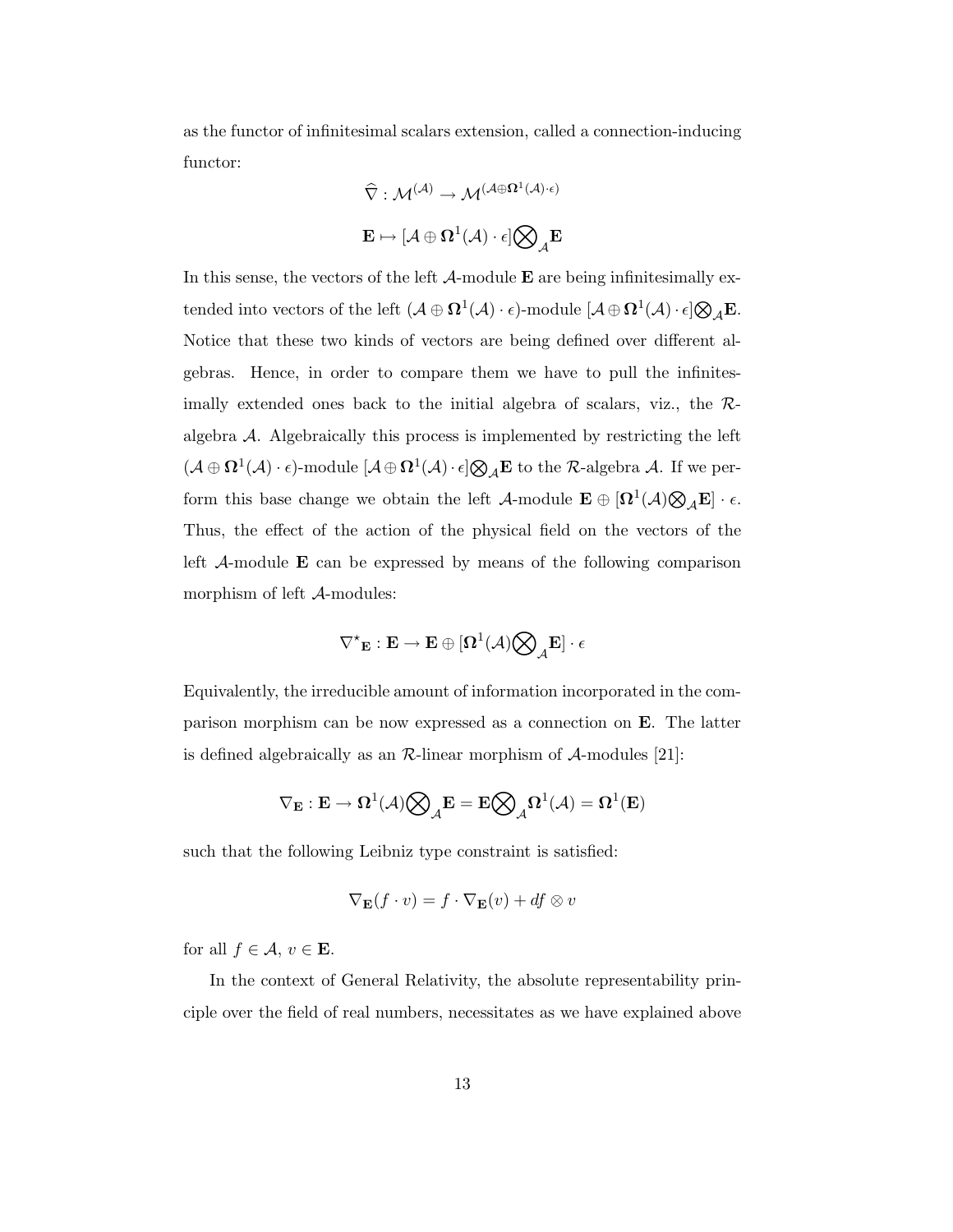the existence of uniquely defined duals of observables. Thus, the gravitational field is identified with a linear connection on the  $\mathcal{A}$ -module  $\Xi$  =  $Hom(\mathbf{\Omega}^1, \mathcal{A})$ , being isomorphic with  $\mathbf{\Omega}^1$ , by means of a metric:

$$
g:\mathbf{\Omega}^1\simeq \mathbf{\Xi}=\mathbf{\Omega}^{1^*}
$$

Consequently, the gravitational field may be represented by the pair  $(\Xi, \nabla_{\Xi})$ . The metric compatibility of the connection required by the theory is simply expressed as:

$$
\nabla_{Hom_{\mathcal{A}}(\Xi,\Xi^*)}(g)=0
$$

It is instructive to emphasize that the functorial conception of physical fields in general, according to the proposed schema, based on the notion of causal agents of infinitesimal scalars extension, does not depend on any restrictive representability principle, like the absolute representability principle over the real numbers, imposed by General Relativity. Consequently, the meaning of functoriality implies covariance with respect to representability, and thus, covariance with respect to generalized geometric realizations. In the same vein of ideas, the reader has already noticed that all the algebraic arguments refer, on purpose, to a general observables algebra  $A$ , that has been identified with the R-algebra  $\mathcal{C}^{\infty}(M)$  in the model case of General Relativity. Of course, the functorial mechanism of understanding the notion of interaction, should not depend on the observables algebras used for the particular manifestations of it, thus, the only actual requirement for the intelligibility of functoriality of interactions by means of physical fields rests on the algebra-theoretic specification of what we characterize structures of observables. Put differently, the functorial coordinatization of the universal mechanism of encoding physical interactions in terms of observables, by means of causal agents, namely physical fields effectuating infinitesimal scalars extension, should respect the algebra-theoretic structure.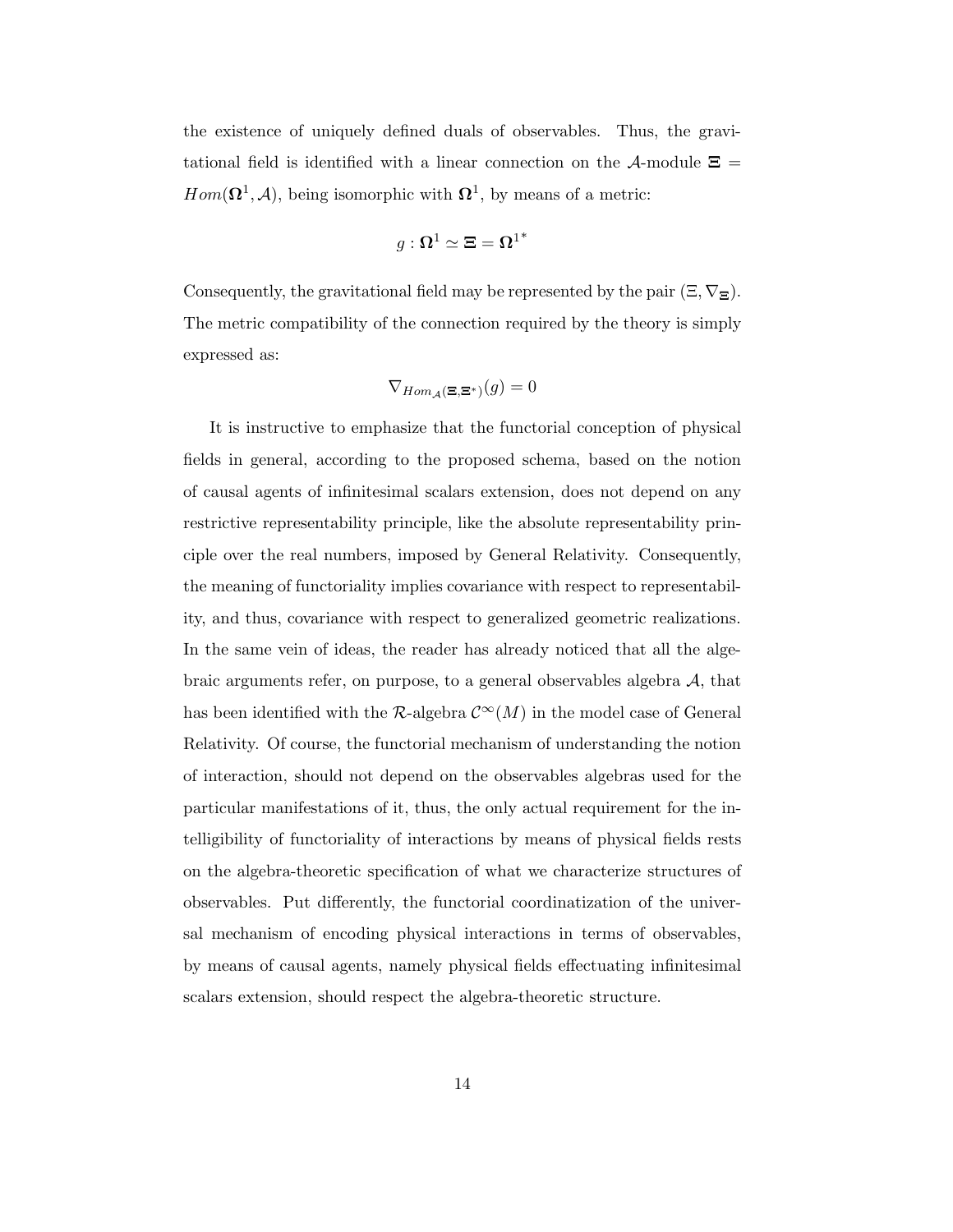#### 2.2 The Algebraic De Rham Complex and Field Equations

The next stage of development of the algebraic schema of comprehending the mechanism of dynamics involves the satisfaction of appropriate global constraints, that impose consistency requirements referring to the transition from the infinitesimal to the global. For this purpose it is necessary to employ the methodology of homological algebra. We start by reminding the algebraic construction, for each  $n \in N$ ,  $n \geq 2$ , of the *n*-fold exterior product as follows:  $\mathbf{\Omega}^n(\mathcal{A}) = \bigwedge^n \mathbf{\Omega}^1(\mathcal{A})$  where  $\mathbf{\Omega}(\mathcal{A}) := \mathbf{\Omega}^1(\mathcal{A}), \ \mathcal{A} := \mathbf{\Omega}^0(\mathcal{A}).$  We notice that there exists an  $R$ -linear morphism:

$$
d^n: \mathbf{\Omega}^n(\mathcal{A}) \to \mathbf{\Omega}^{n+1}(\mathcal{A})
$$

for all  $n \geq 0$ , such that  $d^0 = d$ . Let  $\omega \in \mathbb{\Omega}^n(\mathcal{A})$ , then  $\omega$  has the form:

$$
\omega = \sum f_i(d l_{i1} \bigwedge \dots \bigwedge d l_{in})
$$

with  $f_i, l_{ij}, \in \mathcal{A}$  for all integers i, j. Further, we define:

$$
d^n(\omega) = \sum df_i \bigwedge dl_{i1} \bigwedge \dots \bigwedge dl_{in}
$$

Then, we can easily see that the resulting sequence of  $\mathcal{R}$ -linear morphisms;

$$
\mathcal{A}\to\Omega^1(\mathcal{A})\to\ldots\to\Omega^n(\mathcal{A})\to\ldots
$$

is a complex of  $\mathcal{R}$ -vector spaces, called the algebraic de Rham complex of A. The notion of complex means that the composition of two consequtive R-linear morphisms vanishes, that is  $d^{n+1} \circ d^n = 0$ , simplified symbolically as:

$$
d^2 = 0
$$

If we assume that  $(E, \nabla_E)$  is an interaction field, defined by a connection  $\nabla_{\mathbf{E}}$  on the A-module **E**, then  $\nabla_{\mathbf{E}}$  induces a sequence of  $\mathcal{R}$ -linear morphisms:

$$
\mathbf{E}\rightarrow \Omega^1(\mathcal{A})\bigotimes_{\mathcal{A}}\!\mathbf{E}\rightarrow \ldots \rightarrow \Omega^n(\mathcal{A})\bigotimes_{\mathcal{A}}\!\mathbf{E}\rightarrow \ldots
$$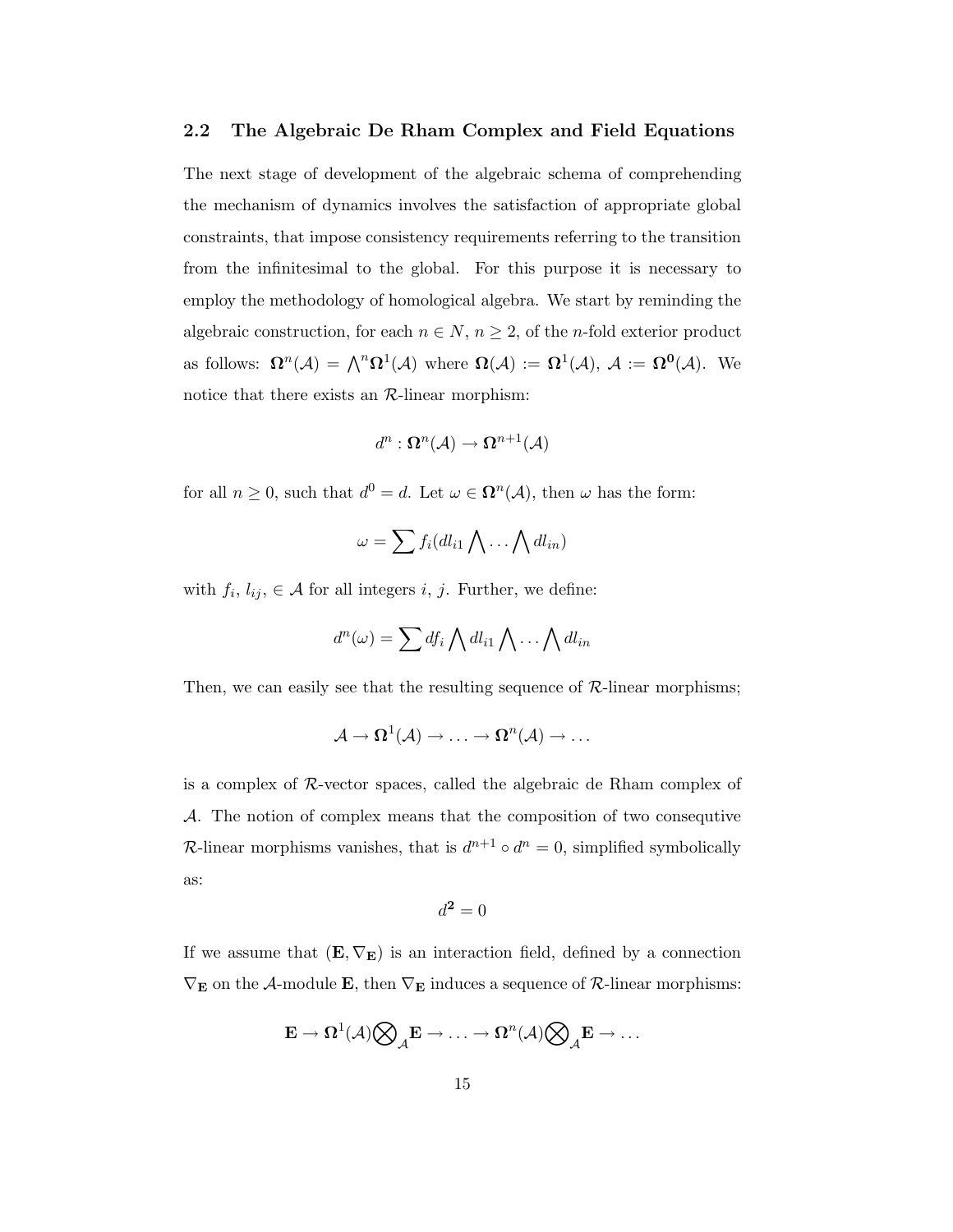or equivalently:

$$
\mathbf{E}\to\mathbf{\Omega}^1(\mathbf{E})\to\ldots\to\mathbf{\Omega}^n(\mathbf{E})\to\ldots
$$

where the morphism:

$$
\nabla^n : \mathbf{\Omega}^n(\mathcal{A})\bigotimes_{\mathcal{A}} \mathbf{E} \rightarrow \mathbf{\Omega}^{n+1}(\mathcal{A})\bigotimes_{\mathcal{A}} \mathbf{E}
$$

is given by the formula:

$$
\nabla^n(\omega \otimes v) = d^n(\omega) \otimes v + (-1)^n \omega \wedge \nabla(v)
$$

for all  $\omega \in \Omega^n(\mathcal{A}), v \in \mathbf{E}$ . It is immediate to see that  $\nabla^0 = \nabla_{\mathbf{E}}$ . Let us denote by:

$$
\mathbf{R}_\nabla : \mathbf{E} \to \Omega^2(\mathcal{A}) \bigotimes_{\mathcal{A}} \mathbf{E} = \Omega^2(\mathbf{E})
$$

the composition  $\nabla^1 \circ \nabla^0$ . We see that  $\mathbf{R}_{\nabla}$  is actually an A-linear morphism, that is  $\mathcal{A}$ -covariant, and is called the curvature of the connection  $\nabla_{\mathbf{E}}$ . We note that, for the case of the gravitational field  $(\Xi, \nabla_{\Xi})$ , in the context of General Relativity,  $\mathbf{R}_{\nabla}$  is tautosemous with the Riemannian curvature of the spacetime manifold. We notice that, the latter sequence of  $\mathcal{R}$ -linear morphisms, is actually a complex of  $\mathcal{R}\text{-vector spaces}$  if and only if:

$$
{\bf R}_{\nabla}=0
$$

We say that the connection  $\nabla_{\bf E}$  is integrable if  ${\bf R}_\nabla=0,$  and we refer to the above complex as the de Rham complex of the integrable connection  $\nabla_{\mathbf{E}}$  on **E** in that case. It is also usual to call a connection  $\nabla$ **E** flat if **R**<sub> $\nabla$ </sub> = 0. A flat connection defines a maximally undisturbed process of dynamical variation caused by the corresponding physical field. In this sense, a non-vanishing curvature signifies the existence of disturbances from the maximally symmetric state of that variation. These disturbances can be cohomologically identified as obstructions to deformation caused by physical sources. In that case, the algebraic de Rham complex of the algebra of scalars  $A$  is not acyclic, viz. it has non-trivial cohomology groups. These groups measure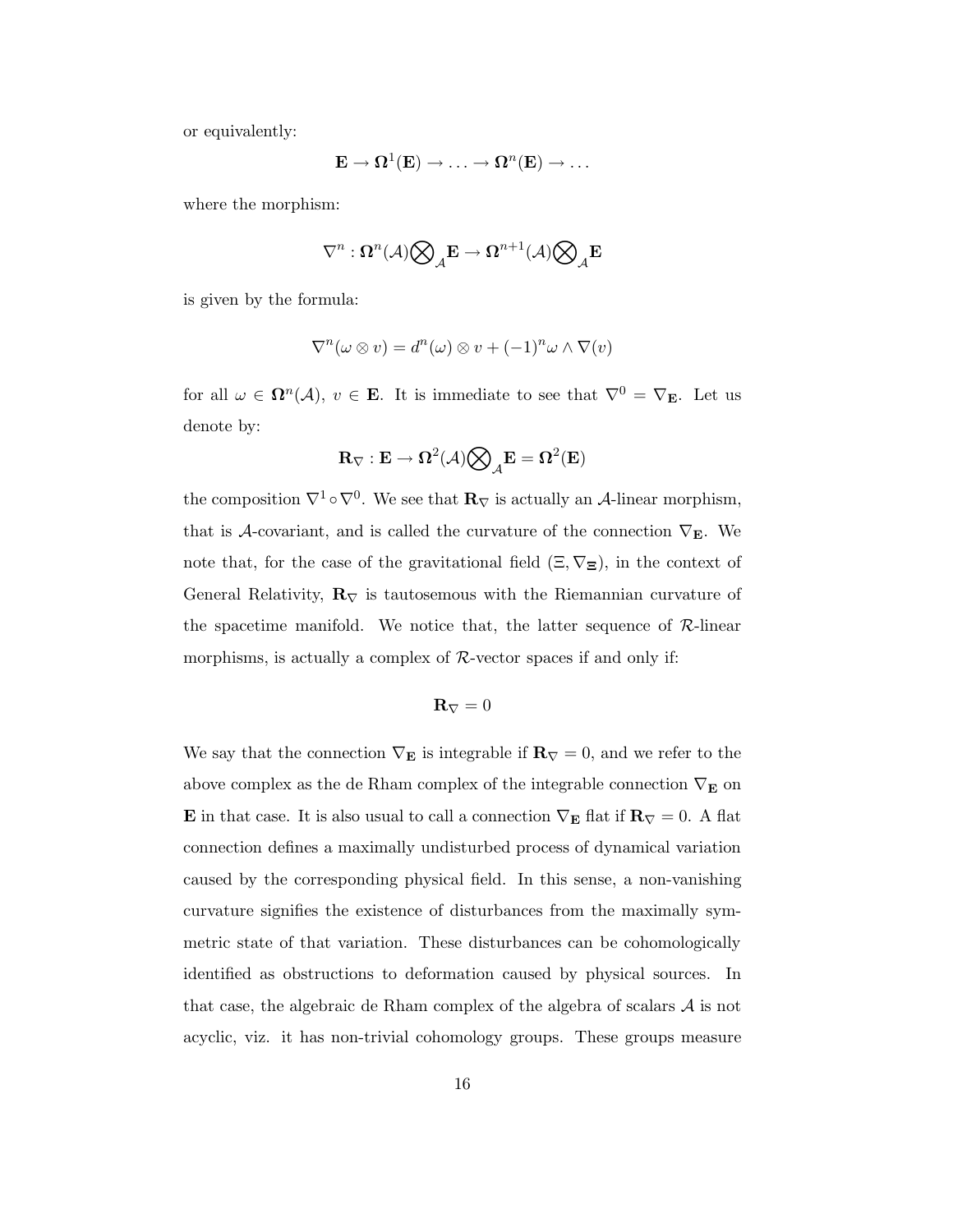the obstructions caused by sources and are responsible for a non-vanishing curvature of the connection. In the case of General Relativity, these disturbances are associated with the presence of matter distributions, being incorporated in the specification of the energy-momentum tensor. Taking into account the requirement of absolute representability over the real numbers, and thus considering the relevant evaluation trace operator by means of the metric, we arrive at Einstein's field equations, which in the absence of matter sources read:

$$
\mathcal{R}(\nabla_{\bm{\Xi}})=0
$$

where  $\mathcal{R}(\nabla_{\Xi})$  denotes the relevant Ricci scalar curvature.

## 3 Topos-Theoretic Relativization and Localization of Functorial Dynamics

### 3.1 Conceptual Setting

The central focus of the studies pertaining to the formulation of a tenable theory of Quantum Gravity resolves around the issue of background manifold independence. In Section 2, we have constructed a general functorial framework of modelling field dynamics using categorical and homological algebraic concepts and techniques. In particular, we have applied this framework in the case of General Relativity recovering the classical gravitational dynamics. The significance of the proposed functorial schema of dynamics, in relation to a viable topos-theoretic approach to Quantum Gravity, lies on the fact that, the coordinatization of the universal mechanism of encoding physical interactions in terms of observables, by means of causal agents, viz., physical fields effectuating infinitesimal scalars extension, should respect only the algebra-theoretic structure of observables. Consequently, it is not dependent on the codomain of representability of the observables, being thus, only subordinate to the algebra-theoretic characterization of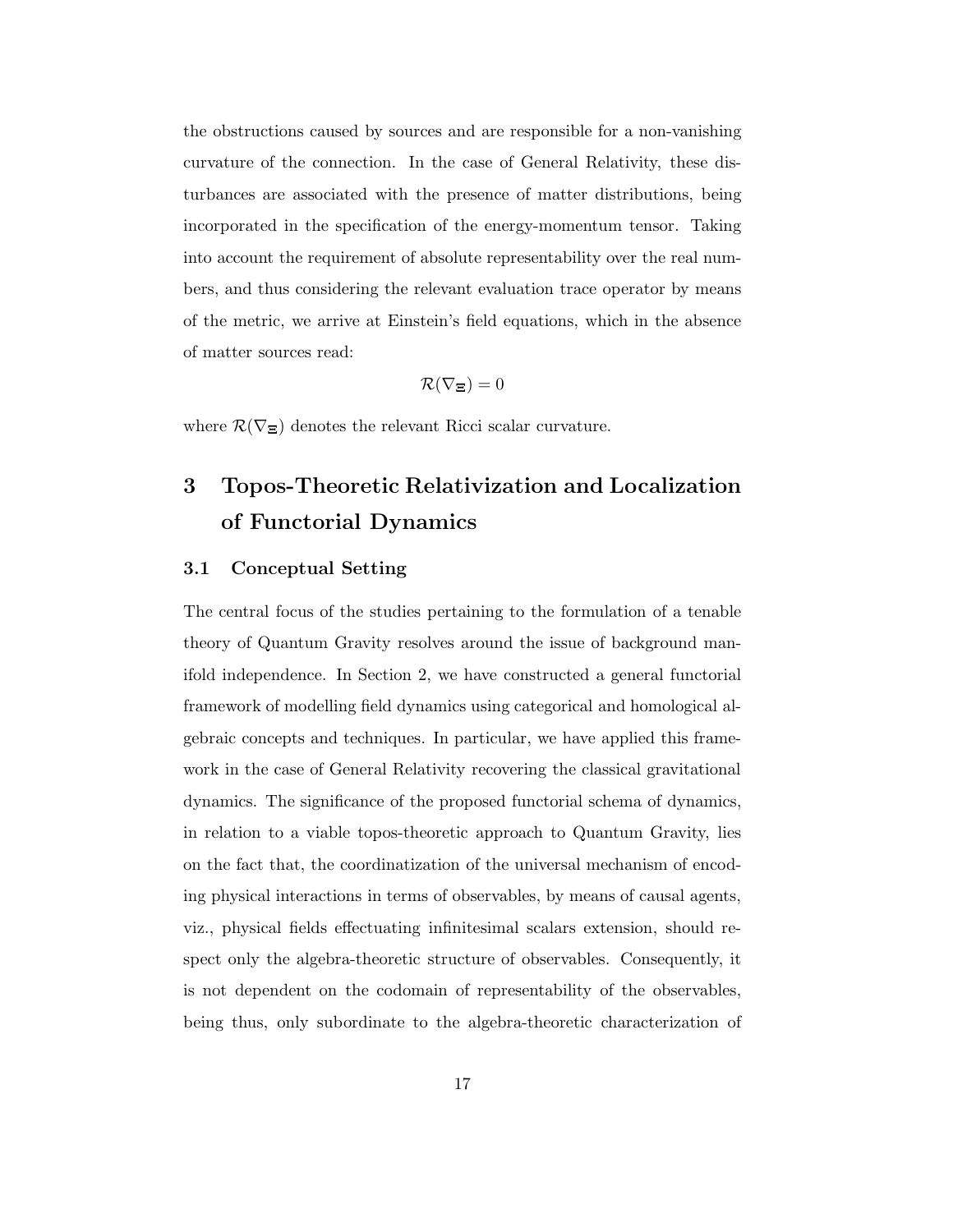their structures. In particular, it not constrained at all by the absolute representability principle over the field of real numbers, imposed by classical General Relativity, a byproduct of which is the fixed background manifold construct of that theory.

In this perspective, the absolute representability principle of classical General Relativity in terms of real numbers, may be relativized without affecting the functionality of the algebraic dynamical mechanism. Consequently, it is possible to describe the dynamics of gravitational interactions in generalized localization environments, instantiated by suitable topoi. The latter are understood in the sense of categories of sheaves, defined over a base category of reference localization contexts, with respect to some suitable Grothendieck topology. From a physical viewpoint, the construction of a sheaf of observables constitutes the natural outcome of a well-defined localization process. Generally speaking, a localization process is being implemented in terms of an action of some category of reference contexts on a set-theoretic global algebra of observables. The latter, is then partitioned into sorts parameterized by the objects of the category of contexts. In this manner, the functioning of a localization process can be represented by means of a fibered construct, understood geometrically as a presheaf, or equivalently, as a variable set (algebra) over the base category of contexts. The fibers of this construct may be thought, in analogy to the case of the action of a group on a set of points, as the "generalized orbits" of the action of the category of contexts. The notion of functional dependence incorporated in this action, forces the global algebraic structure of observables to fiber over the base category of reference contexts.

At a further stage of development of these ideas, the disassociation of the physical meaning of a localization process from its usual classical spatiotemporal connotation, requires, first of all, the abstraction of the constitutive properties of localization in appropriate categorical terms, and then, the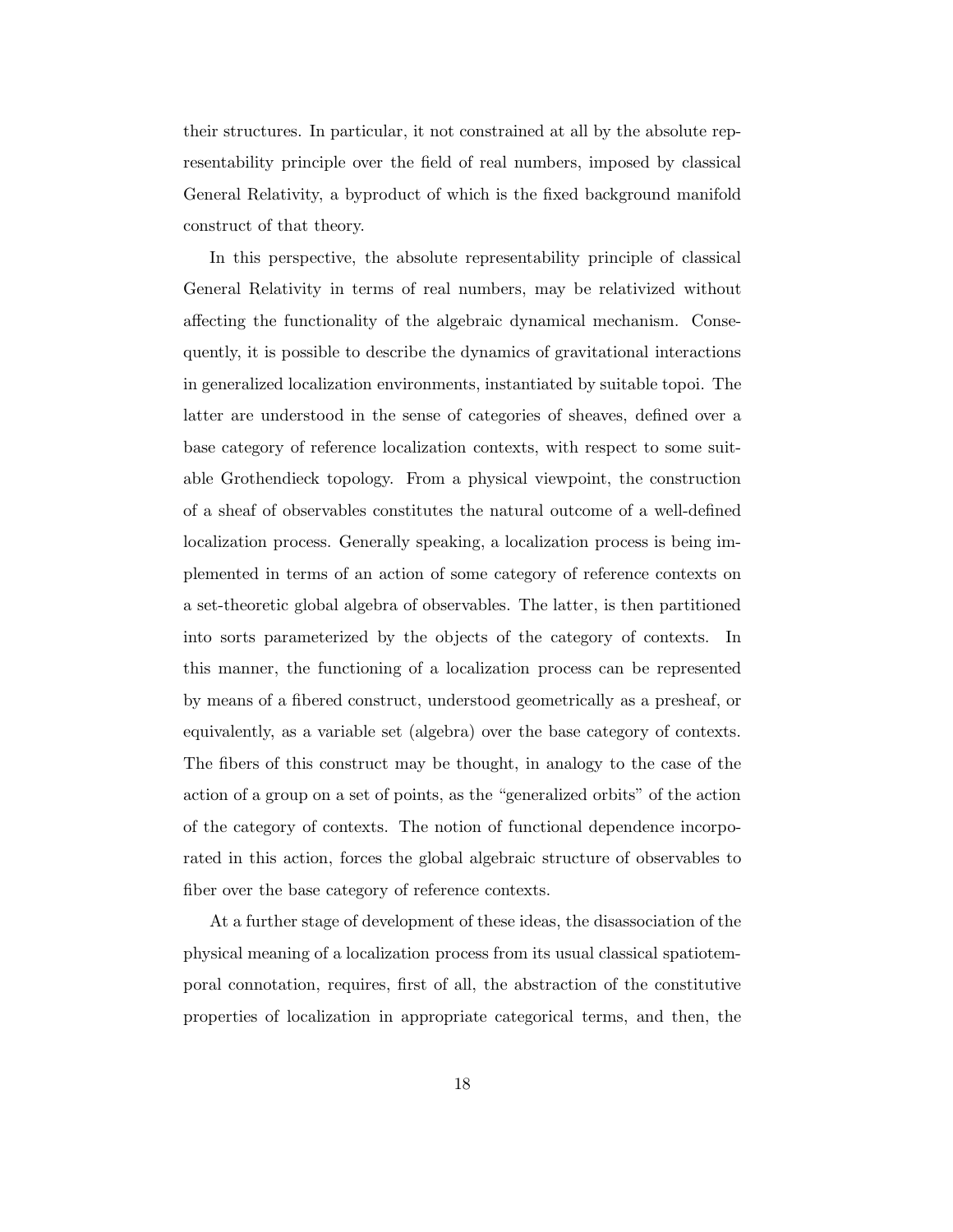effectuation of these properties for the definition of localization systems of global observable structures. Regarding these objectives, the sought abstraction is being implemented by means of covering devices on the base category of reference contexts, called in categorical terminology covering sieves. The constitutive properties of localization being abstracted categorically in terms of sieves, being qualified as covering ones, satisfy the following basic requirements:

[i]. The covering sieves are covariant under pullback operations, viz., they are stable under change of a base reference context. Most importantly, the stability conditions are functorial. This requirement means, in particular, that the intersection of covering sieves is also a covering sieve, for each reference context in the base category.

[ii]. The covering sieves are transitive, such that, intuitively stated, covering sieves of subcontexts of a context in covering sieves of this context, are also covering sieves of the context themselves.

From a physical perspective, the consideration of covering sieves as generalized measures of localization of observables within a global observable structure, gives rise to localization systems of the latter. More specifically, the operation which assigns to each local reference context of the base category a collection of covering sieves satisfying the closure conditions stated previously, gives rise to the notion of a Grothendieck topology on the category of contexts. The construction of a suitable Grothendieck topology on the base category of contexts is significant for the following reasons: Firstly, it elucidates precisely and unquestionably the conception of local in a categorical measurement environment, such that, this conception becomes detached from its usual spatiotemporal connotation, and thus, expressed exclusively in relational information terms. Secondly, it permits the collation of local observable information into global ones by utilization of the notion of sheaf for that Grothendieck topology. The definition of sheaf essentially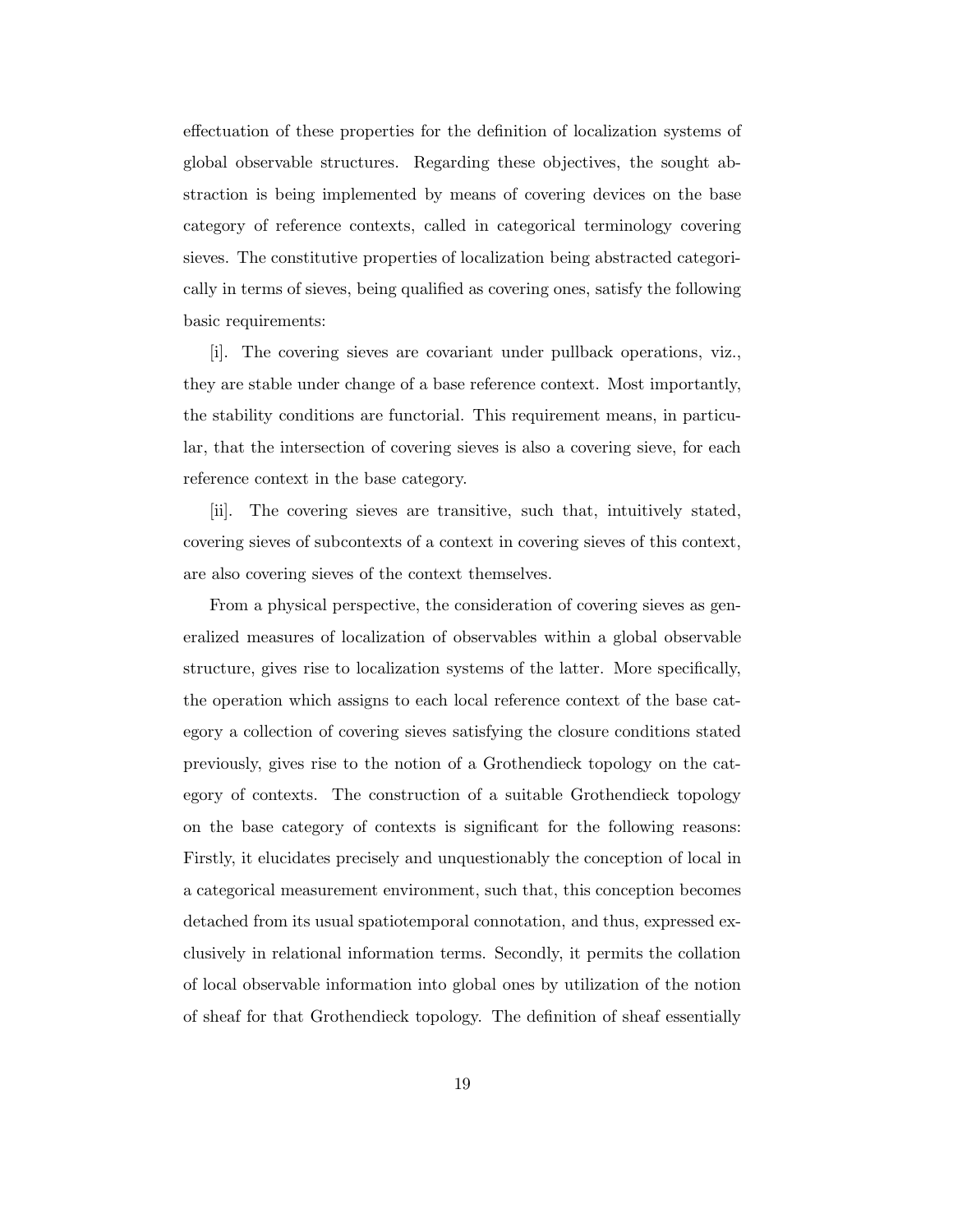expresses gluing conditions, providing the means for studying the global consequences of locally defined properties. The transition from locally defined observable information into global ones is being effectuated via a compatible family of elements over a localization system of a global observable strucure. A sheaf assigns a set of elements to each reference context of a localization system, representing local observable data colected within that context. A choice of elements from these sets, one for each context, forms a compatible family if the choice respects the mappings induced by the restriction functions among contexts, and moreover, if the elements chosen agree whenever two contexts of the localization system overlap. If such a locally compatible choice induces a unique choice for a global observable structure being localized, viz. a global choice, then the condition for being a sheaf is satisfied. We note that, in general, there will be more locally defined or partial choices than globally defined ones, since not all partial choices need be extendible to global ones, but a compatible family of partial choices uniquely extends to a global one, or in other words, any presheaf uniquely defines a sheaf.

According to the strategy of relativization of physical representability with respect to generalized localization environments, instantiated by suitable categories of sheaves of observables, the problem of quantization of gravity is equivalent to forcing the algebraic general relativistic dynamical mechanism of the gravitational connection functorial morphism inside an appropriate topos, being capable of incorporating the localization properties of observables in the quantum regime. The only cost to be paid for this topos-theoretic relativization is the rejection of the fixed background manifold structure of the classical theory. This is actually not a cost at all, since it would permit the intelligibility of the field equations over geometric realizations that include manifold singularities and other pathologies, without affecting the algebraic mechanism of dynamics.

Equivalently stated, the requirement of background manifold indepen-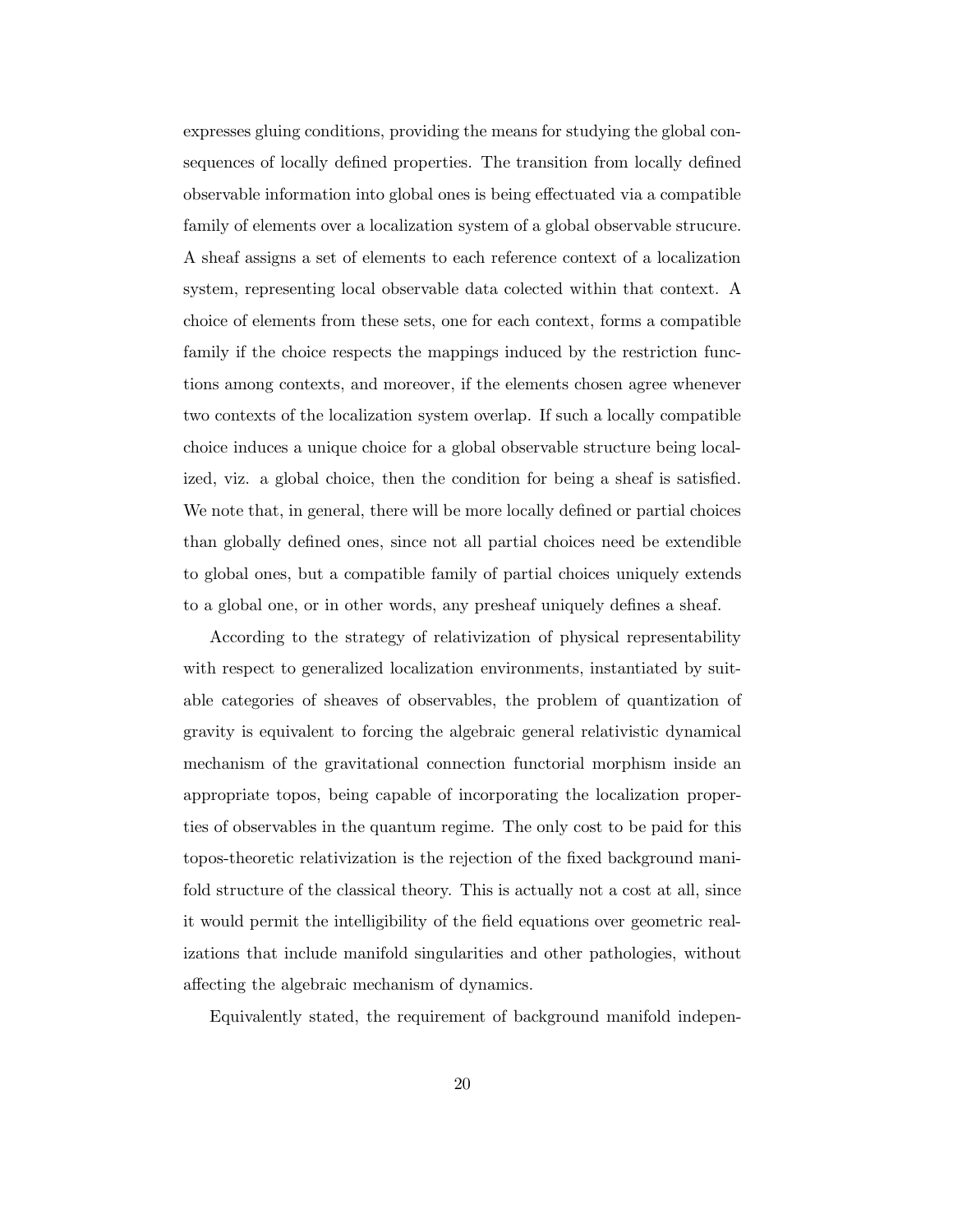dence of Quantum Gravity can be attained, by rejecting the absolute representability of the classical theory over the real numbers, and thus, the fixed spacetime manifold substratum, while keeping at the same time, the homological machinery of functorial dynamics. In the current Section, we argue that the abolishment of the above absolute representability requirement of the classical theory, paving the way towards Quantum Relativity, can be achieved by effectuating a process of topos-theoretic relativization of physical representability suitable for the modelling of quantum phenomena. This process is based on the technique of sheafification of observables algebras and constitutes the necessary conceptual and technical apparatus for a merging of General Relativity and Quantum Theory along the topos-theoretic lines advocated in this work.

## 3.2 Topological Sheafification of Field Dynamics and Abstract Differential Geometry

Initially, it is important to clarify the conception of relativity of representability in appropriate category-theoretic terms. The absolute representability principle is based on the set-theoretic conception of the real line, as a set of infinitely distinguished points coordinatized by means of the field of real numbers. Expressed categorically, this is equivalent to the interpretation of the algebraic structure of the reals inside the absolute universe of Sets, or more precisely inside the topos of constant Sets. It is also well known that algebraic structures and mechanisms can admit a variable reference, formulated in category-theoretic jargon in terms of arrows only specifications, inside any suitable topos of discourse [13, 15]. A general topos can be conceived as a manifestation of a universe of variable sets [17, 18]. For example the topos of sheaves of sets  $\text{Shv}(X)$  over the category of open sets of an abstract topological space  $X$ , ordered by inclusion, is understood as a categorical universe of varying sets over the opens of the topology covering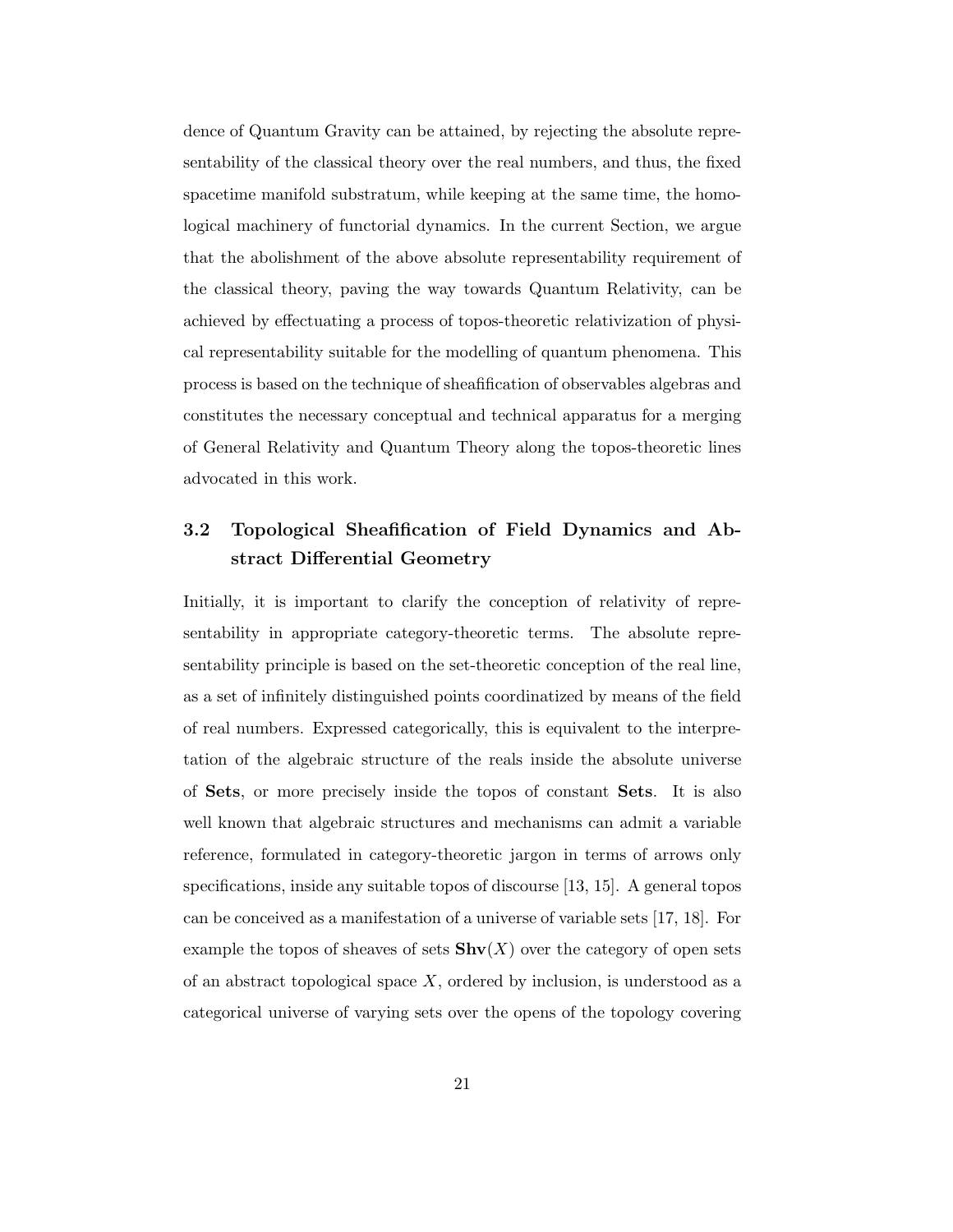X. The relativization of physical representability with respect to the topos of sheaves  $\textbf{Shv}(X)$ , amounts to the relativization of both the notion and the algebraic structure of the real numbers inside this topos [22]. Regarding the notion of real numbers inside the topos  $\text{Shv}(X)$ , this is equivalent to the notion of continuously variable real numbers over the open reference domains of  $X$ , or else, equivalent to the notion of real-valued continuous functions on X, when interpreted respectively inside the topos of Sets  $[17,$ 18. Regarding the algebraic structure of the reals inside the topos  $\textbf{Shv}(X)$ , they form only an algebra in this topos, which is tautosemous with the sheaf of commutative  $\mathcal{R}$ -algebras of continuous real-valued functions on X, where  $\mathcal R$  corresponds in that case to the constant sheaf of real numbers over X.

Let us discuss briefly from a physical viewpoint, the meaning of relativization of representability with respect to the internal reals of the topos of sheaves  $\text{Shv}(X)$  of R-algebras of observables A over the category of opens of X. Inside this topos, it is assumed that for every open U in X,  $\mathcal{A}(U)$ is a commutative, unital  $\mathcal{R}$ -algebra of continuous local sections of the sheaf of  $\mathcal{R}$ -algebras  $\mathcal{A}$ . In particular, the algebra of reals in this topos consists of continuous real-valued local sections localized sheaf-theoretically over the opens of X. Thus, the semantics of the codomain of valuation of observables is transformed from a set-theoretic to a sheaf-theoretic one. More concretely, it is obvious that inside the topos Sets the unique localization measure of observables is a point of the  $\mathcal{R}$ -spectrum of the corresponding algebra of scalars, which is assigned a numerical identity. In contradistinction, inside the topos  $\textbf{Shv}(X)$ , the former is substituted by a variety of localization measures, dependent only on the open sets in the topology of  $X$ . In the latter context, a point-localization measure, is identified precisely with the ultrafilter of all opens containing the point. This identification permits the conception of other filters being formed by admissible operations between opens as generalized measures of localization of observables. Furthermore,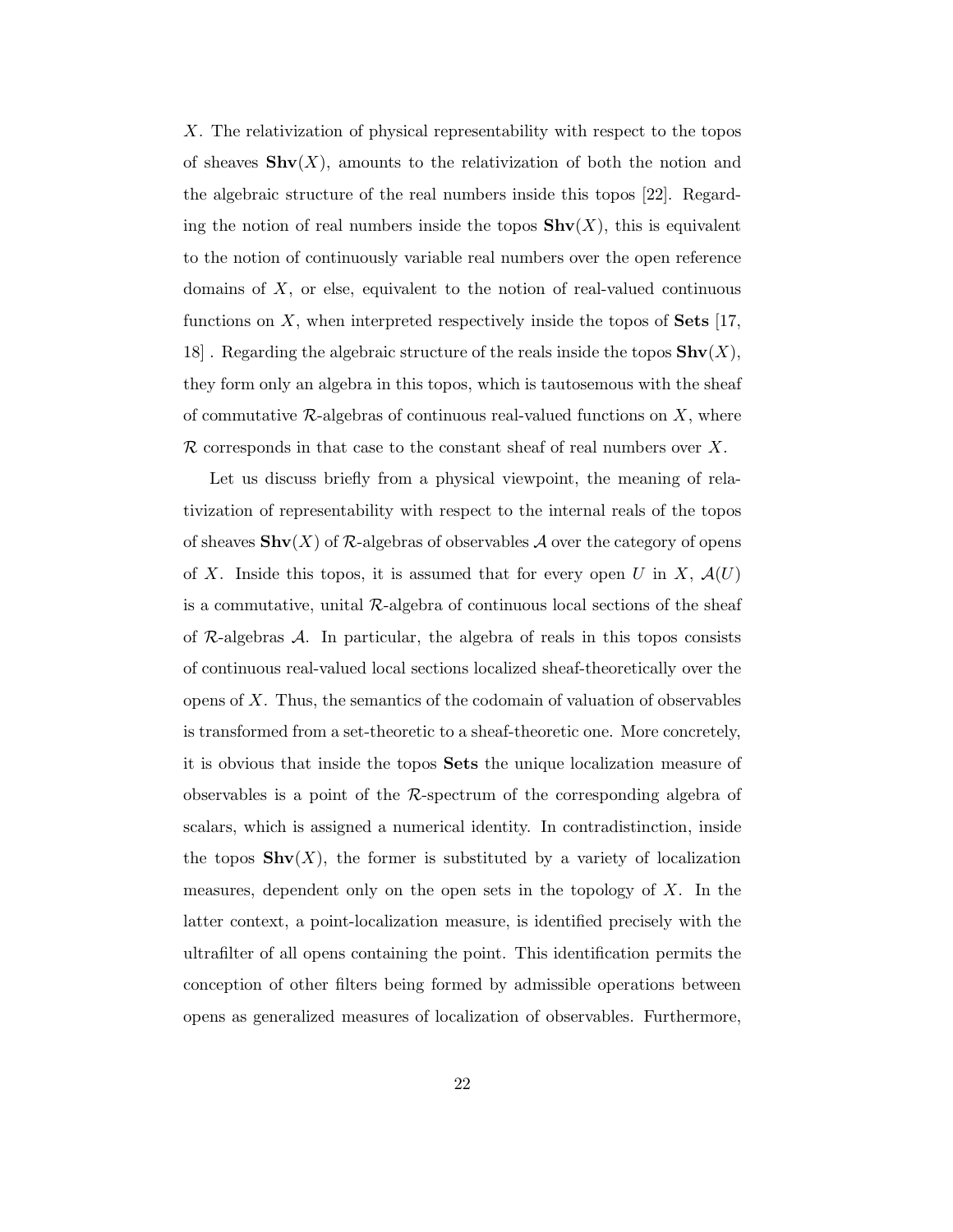the relativization of representability in  $\text{Shv}(X)$  is physically significant, because the operational specification of measurement environments exists only locally and the underlying assumption is that the information gathered about local observables in different measurement situations can be collated together by appropriate means, a process that is precisely formalized by the notion of sheaf. Conclusively, we assert that, localization schemes referring to observables may not depend exclusively on the existence of points, and thus, should not be tautosemous with the practice of conferring a numerical identity to them. Thus, the relativization of representability with respect to the internal reals of the topos of sheaves  $\text{Shv}(X)$ , amounts to the substitution of point localization measures, represented numerically, with localization measures fibering over the base category of open reference loci, represented respectively by local sections in the sheaf of internal reals [22].

The main purpose of the discussion of relativized representability inside the topos  $\textbf{Shv}(X)$ , is again to focus attention in the fact that the purely algebraic functorial dynamical mechanism of connections, depending only on the algebra theoretic structure, still holds inside that topos. The interpretation of the mechanism in  $\text{Shv}(X)$  has been accomplished by the development of Abstract Differential Geometry (ADG) [21, 26-27]. In particular, ADG generalizes the differential geometric mechanism of smooth manifolds, by explicitly demonstrating that most of the usual differential geometric constructions can be carried out by purely sheaf-theoretic means without any use of any sort of  $C^{\infty}$ -smoothness or any of the conventional calculus that goes with it. Thus, it permits the legitimate use of any appropriate R-algebra sheaf of observables localized over a topological environment, even Rosinger's singular algebra sheaf of generalized functions, without loosing the differential mechanism, prior believed to be solely associated with smooth manifolds [23-29].

The operational machinery of ADG is essentially based on the exactness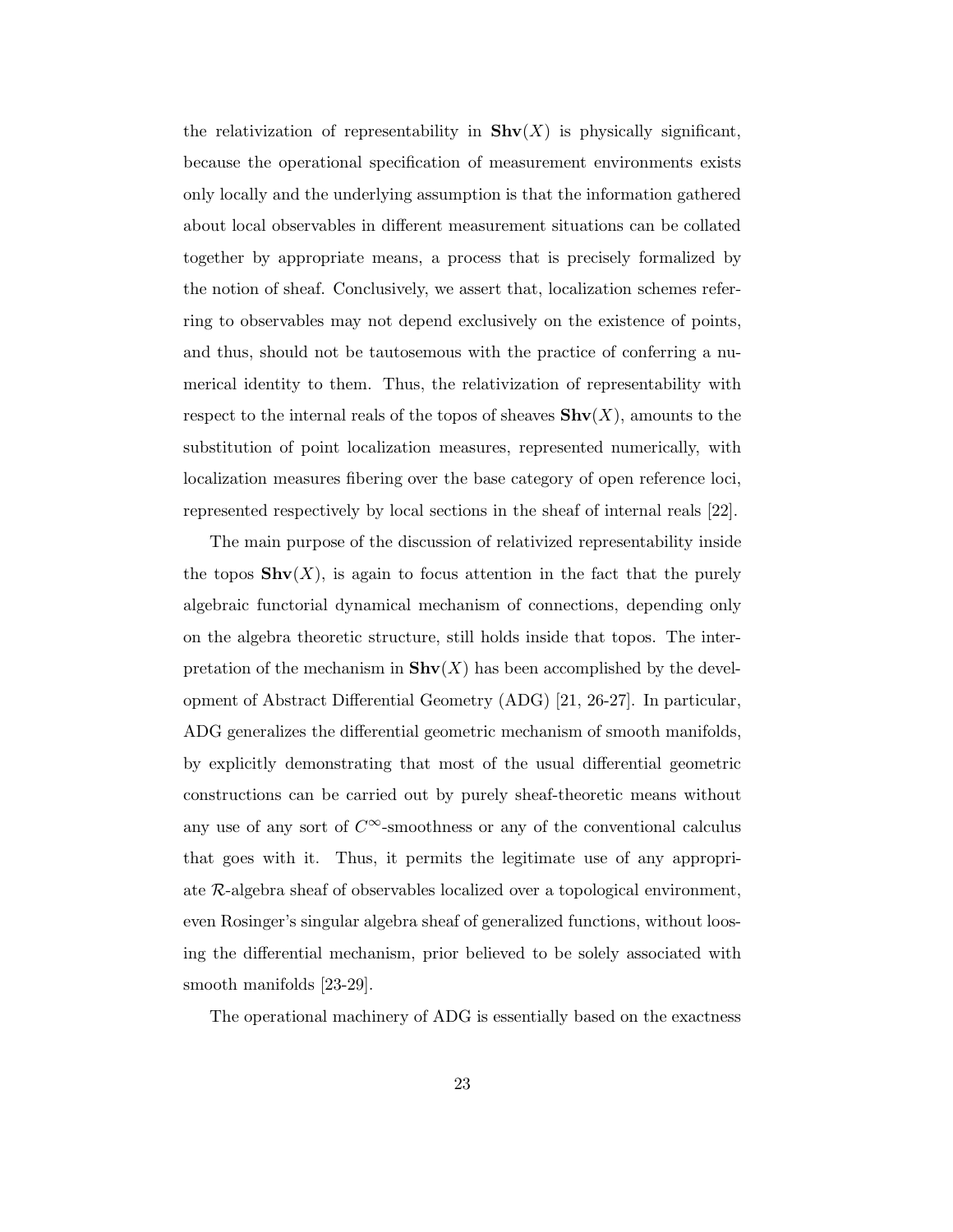of the following abstract de Rham complex, interpreted inside the topos of sheaves  $\mathbf{Shv}(X)$ :

$$
0\to {\mathcal R}\to {\mathcal A}\to \Omega^1({\mathcal A})\to \ldots \to \Omega^n({\mathcal A})\to \ldots
$$

It is instructive to note that the exactness of the complex above, for the classical case, where,  $\mathcal A$  stands for a smooth  $\mathcal R$ -algebra sheaf of observables on  $X$ , constitutes an expression of the lemma of Poincaré, according to which, every closed differential form on  $X$  is exact at least locally in X. ADG's power of abstracting and generalizing the classical calculus on smooth manifolds basically lies in the possibility of assuming other more general coordinates sheaves, that is, more general commutative coefficient structure sheaves  $A$ , while at the same time retaining, via the exactness of the abstract de Rham complex, as above, the mechanism of differentials, instantiated, in the first place, in the case of classical differential geometry on smooth manifolds. Thus, any cohomologically appropriate sheaf of algebras A may be regarded as a coordinates sheaf capable of providing a differential geometric mechanism, independently of any manifold concept, analogous, however, to the one supported by smooth manifolds.

Applications of ADG include the reformulation of Gauge theories in sheaf-theoretic terms [26, 27], as well as, the evasion of the problem of manifold singularities appearing in the context of General Relativity [28-31]. Related with the first issue, ADG has modeled Yang-Mills fields in terms of appropriate pairs  $(E, \mathcal{D}_E)$ , where **E** are vector sheaves whose sections have been identified with the states of the corresponding particles, and  $\mathcal{D}_{\mathbf{E}}$ are connections that act on the corresponding states causing interactions by means of the respective fields they refer to. Related with the second issue, ADG has replaced the  $\mathcal{R}\text{-algebra }\mathcal{C}^{\infty}(M)$  of smooth real-valued functions on a differential manifold with a sheaf of  $R$ -algebras that incorporates the singularities of the manifold in terms of appropriate ideals, allowing the formulation of Einstein's equations in a covariant form with respect to the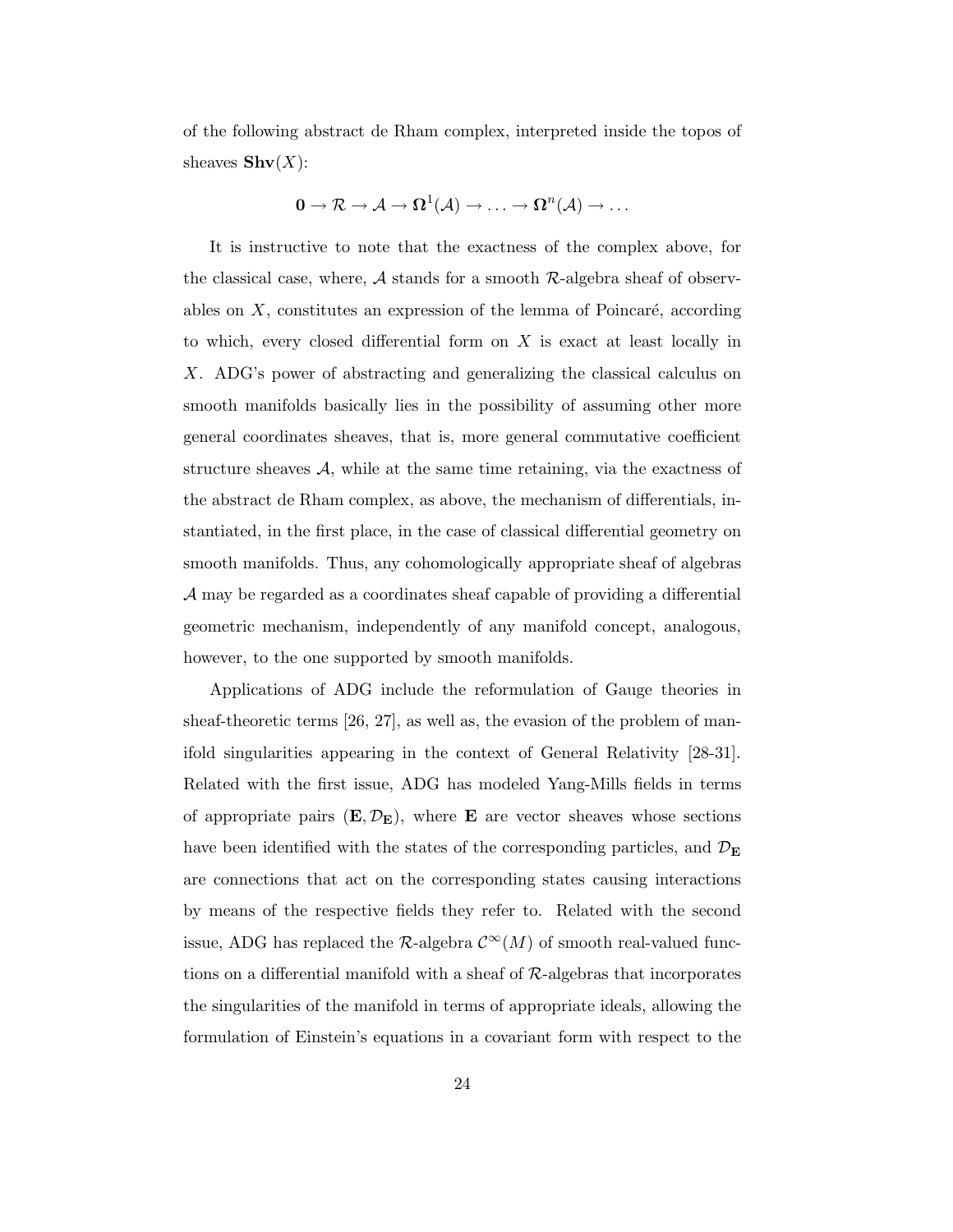generalized scalars of that sheaf of R-algebras.

## 3.3 Quantization as a Grothendieck Topos-Relativized Representability and Quantum Sheafification of Dynamics

The basic defining feature of Quantum Theory according to the Bohrian interpretation [32-34], in contradistinction to all classical theories, is the realization that physical observables are not definitely or sharply valued as long as a measurement has not taken place, meaning both, the precise specification of a concrete experimental context, and also, the registration of a value of a measured quantity in that context by means of an apparatus. Furthermore, Heisenberg's uncertainty relations, determine the limits for simultaneous measurements of certain pairs of complementary physical properties, like position and momentum. In a well-defined sense, the uncertainty relations may be interpreted as measures of the valuation vagueness associated with the simultaneous determination of all physical observables in the same experimental context. In all classical theories, the valuation algebra is fixed once and for all to be the division algebra of real numbers  $\mathcal{R}$ , reflecting the fact that values admissible as measured results must be real numbers, irrespective of the measurement context and simultaneously for all physical observables.

The resolution of valuation vagueness in Quantum Theory can be algebraically comprehended through the notion of relativization of representability of the valuation algebra with respect to commutative algebraic contexts that correspond to locally prepared measurement environments [35, 36]. Only after such a relativization the eigenvalue equations formulated in the context of such a measurement environment yield numbers corresponding to measurement outcomes. At a logical level commutative contexts of measurement correspond to Boolean algebras, identified as subalgebras of a quantum observables algebra. In the general case, commutative algebraic contexts are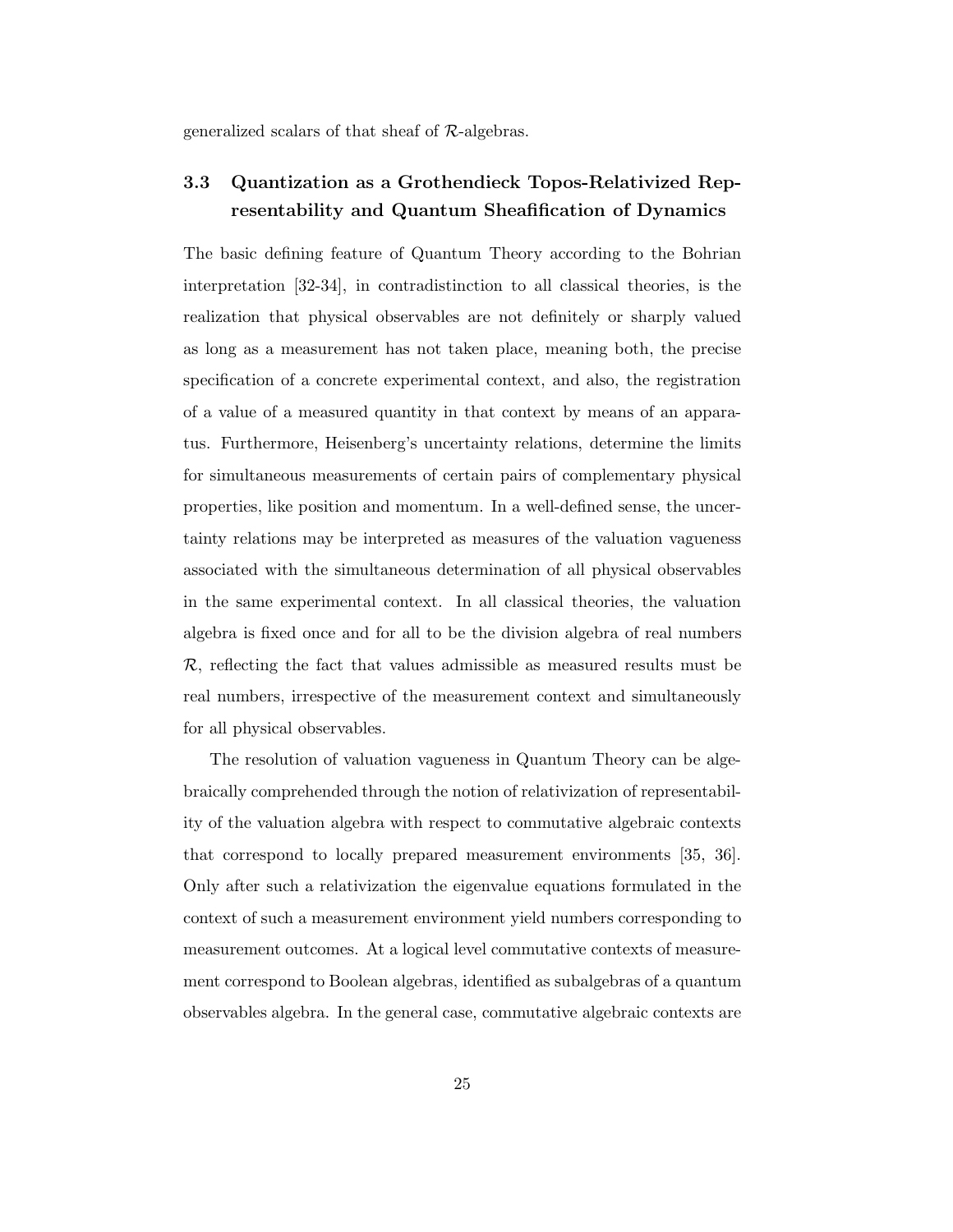identified with commutative K-algebras, where  $\mathcal{K} = \mathcal{Z}_2, \mathcal{R}, \mathcal{C}$ , which may be thought as subalgebras of a non-commutative algebra of quantum observables, represented irreducibly as an algebra of operators on a Hilbert space of quantum states.

If we consider the relativization of representability of the valuation algebra in Quantum Theory seriously, this implies that the proper topos to apply the functorial dynamical mechanism caused by quantum fields, is the topos of sheaves of algebras over the base category of commutative algebraic contexts, denoted by  $\textbf{Shv}(\mathcal{A}_{\mathcal{C}})$ , where  $\mathcal{A}_{\mathcal{C}}$  is the base category of commutative  $K$ -algebras [20, 22, 37-39]. Equivalently, this means that representability in Quantum Theory should be relativized with respect to the internal reals of the topos  $\text{Shv}(\mathcal{A}_{\mathcal{C}})$ . We mention that the interpretational aspects of the proposed topos-theoretic relativization of physical representability in relation to the truth-values structures of quantum logics have been discussed extensively in [40].

In the current context of enquiry, this admissible topos-theoretic framework of representability elaborates the interpretation of the algebraic functorial mechanism of connections inside the topos  $\text{Shv}(\mathcal{A}_{\mathcal{C}})$ , thus allowing the conception of interactions caused by quantum fields and, in particular the notion of quantum gravitational field. In this sense, Quantum Gravity should be properly a theory constructed inside the topos  $\text{Shv}(\mathcal{A}_{\mathcal{C}})$ , formulated by means of adaptation of the functorial mechanism of infinitesimal scalars extension in the regime of this topos. It is instructive to explain the meaning of internal reals inside this topos. In analogy with the case of internal reals inside the topos  $\text{Shv}(X)$ , where the valuation algebra of real numbers has been relativized with respect to the base category of open sets of an abstract topological space, in the topos  $\text{Shv}(\mathcal{A}_{\mathcal{C}})$  the valuation algebra is relativized with respect to the base category of commutative subalgebras of the algebra of quantum observables. Thus, similarly with the former case,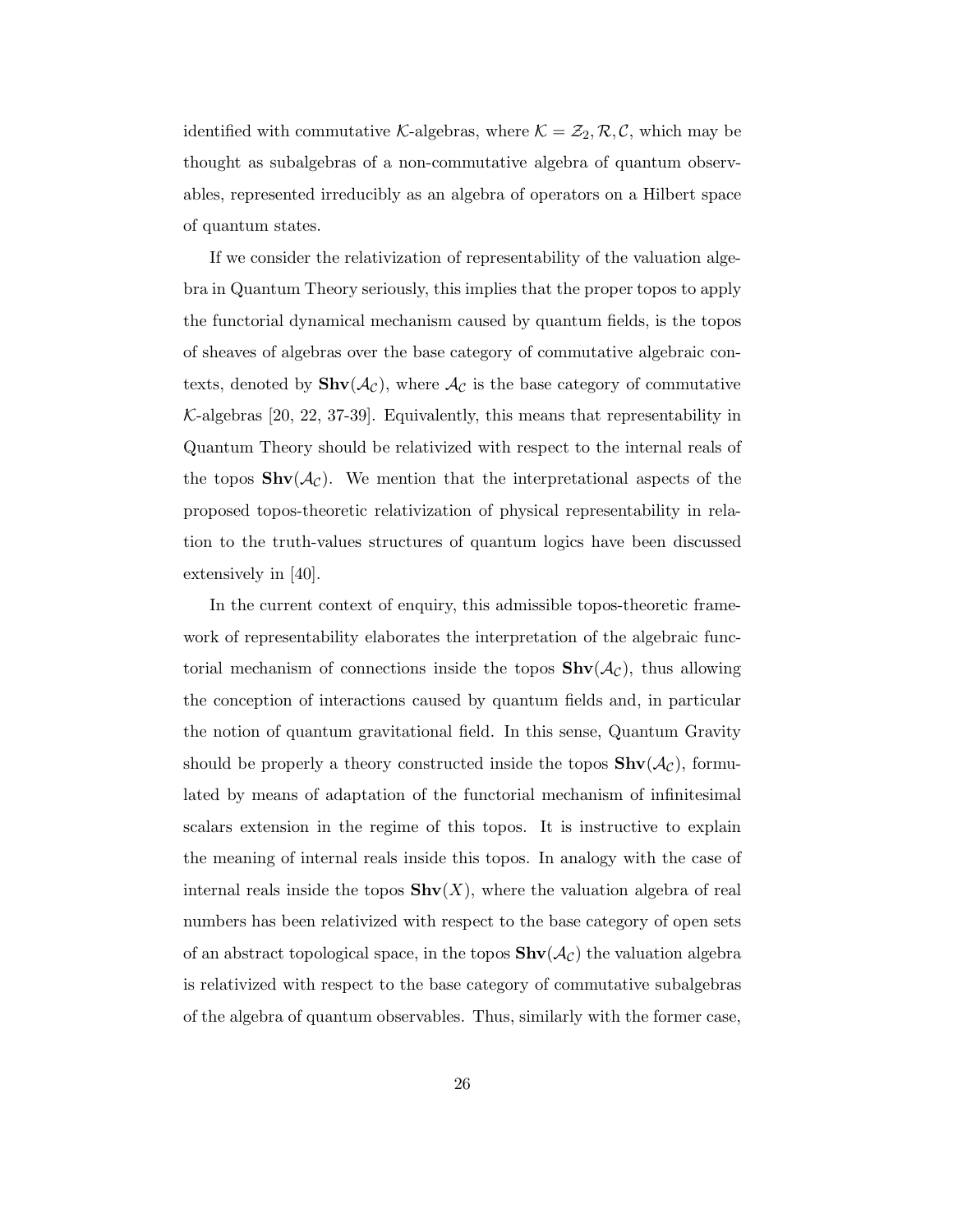it admits a description as a sheaf of continuous local sections over the category of base reference loci of variation  $\mathcal{A}_{\mathcal{C}}$ . Of course, in the quantum case the notion of topology with respect to which continuity may be conceived refers to an appropriate Grothendieck topology [17, 19, 20, 22], formulated in terms of covers on the base category  $\mathcal{A}_{\mathcal{C}}$ , with respect to which sheaves of algebras may be defined appropriately. A Grothendieck topology suitable for this purpose can be explicitly constructed as a covering system S of epimorphic families on the base category of commutative contexts, defined by the requirement that the morphism

$$
G_S: \coprod\nolimits_{\{s: A_C' \to A_C\} \in S} A_C' \to A_C
$$

where,  $A_C$ ,  $A_C^{\prime}$  in  $\mathcal{A}_C$ , is an epimorphism in  $\mathcal{A}_Q$ . This topological specification incorporates the functorial notion of generalized localization schemes, appropriately adapted for probing the quantum regime of observable structure [20, 22, 37].

The research initiative based on the principle of relativized representability inside the topos  $\text{Shv}(\mathcal{A}_{\mathcal{C}})$ , as the proper universe of discourse for constructing a categorical theory of covariant Quantum Gravitational Dynamics is in the phase of intense development, while a nucleus of basic ideas, methods and results related with this program have been already communicated [20]. According to this schema, the representation of quantum observables algebras  $A_Q$  in the category  $\mathcal{A}_{\mathcal{Q}}$  in terms of sheaves over commutative arithmetics  $A_C$  in  $\mathcal{A}_{\mathcal{C}}$  for the Grothendieck topology of epimorphic families on  $\mathcal{A}_{\mathcal{C}}$ , is based on the existence of the adjunctive correspondence  $L \dashv \mathbf{F}$  as follows:

$$
\mathbf{L}:\mathbf{Sets}^{\mathcal{A}_{\mathcal{C}}^{op}}\leftrightarrows\mathcal{A}_{\mathcal{Q}}:\mathbf{F}
$$

which says that the Grothendieck functor of points of a quantum observables algebra restricted to commutative arithmetics defined by:

$$
\mathbf{F}(A_Q): A_C \rightarrow Hom_{\mathcal{A}_Q}(\mathbf{M}(A_C), A_Q)
$$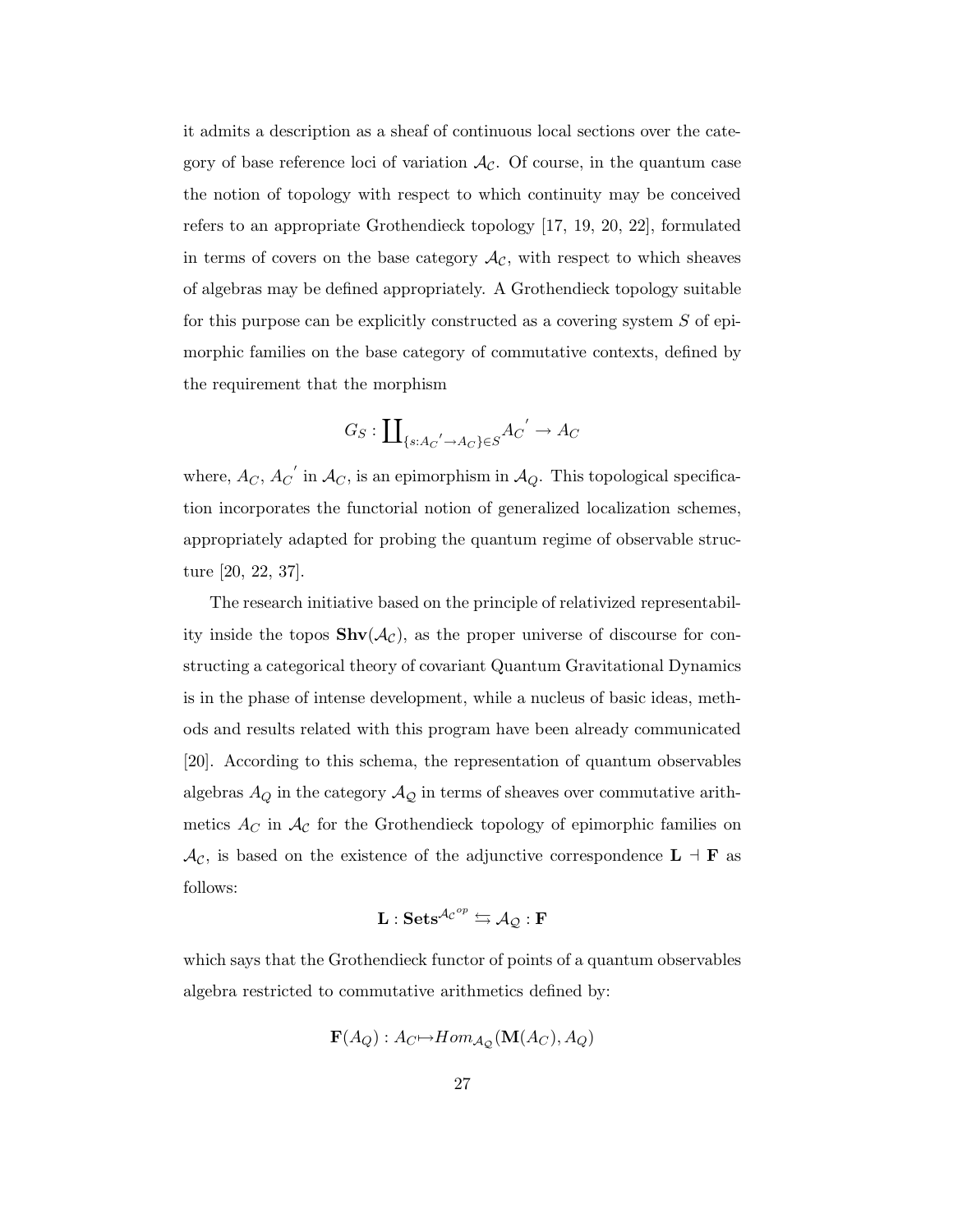has a left adjoint:

$$
\mathbf{L}: \mathbf{Sets}^{\mathcal{A_C}^{op}} \rightarrow \mathcal{A_Q}
$$

which is defined for each presheaf **P** in  $\textbf{Sets}^{\mathcal{AC}^{op}}$  as the colimit:

$$
\mathbf{L}(\mathbf{P})=\mathbf{P}{\otimes}_{\mathcal{A}_C}\mathbf{M}
$$

where **M** is a coordinatization functor, viz.:

$$
\mathbf{M}:\mathcal{A}_{C}\to\mathcal{A}_{Q}
$$

which assigns to commutative observables algebras in  $\mathcal{A}_C$  the underlying quantum algebras from  $A_Q$ . Equivalently, there exists a bijection, natural in **P** and  $A_Q$  as follows:

$$
Nat(\mathbf{P}, \mathbf{F}(A_Q)) \cong Hom_{\mathcal{A}_{\mathcal{Q}}}(\mathbf{LP}, A_Q)
$$

The counit of the adjunction:

$$
\epsilon_{A_Q} : \mathbf{LF}(A_Q) \to A_Q
$$

defined by the composite endofunctor:

$$
\mathbf{G}:=\mathbf{L}\mathbf{F}:\mathcal{A}_{\mathcal{Q}}\rightarrow\mathcal{A}_{\mathcal{Q}}
$$

constitutes intuitively the first step of a functorial free resolution of a quantum observables algebra  $A_Q$  in  $A_Q$ . Actually, by iterating the endofunctor **G**, we may extend  $\epsilon_{A_Q}$  to a free simplicial resolution of  $A_Q$ . In this setting, we may now apply Kähler's methodology in order to obtain the object of quantum differential 1-forms, by means of the following split short exact sequence:

$$
0 \to \Omega_{A_Q} \to \mathbf{G} A_Q \to A_Q
$$

or equivalently,

$$
0 \to \Omega_{A_Q} \to \mathbf{F}(A_Q) \otimes_{\mathcal{A}_C} \mathbf{M} \to A_Q
$$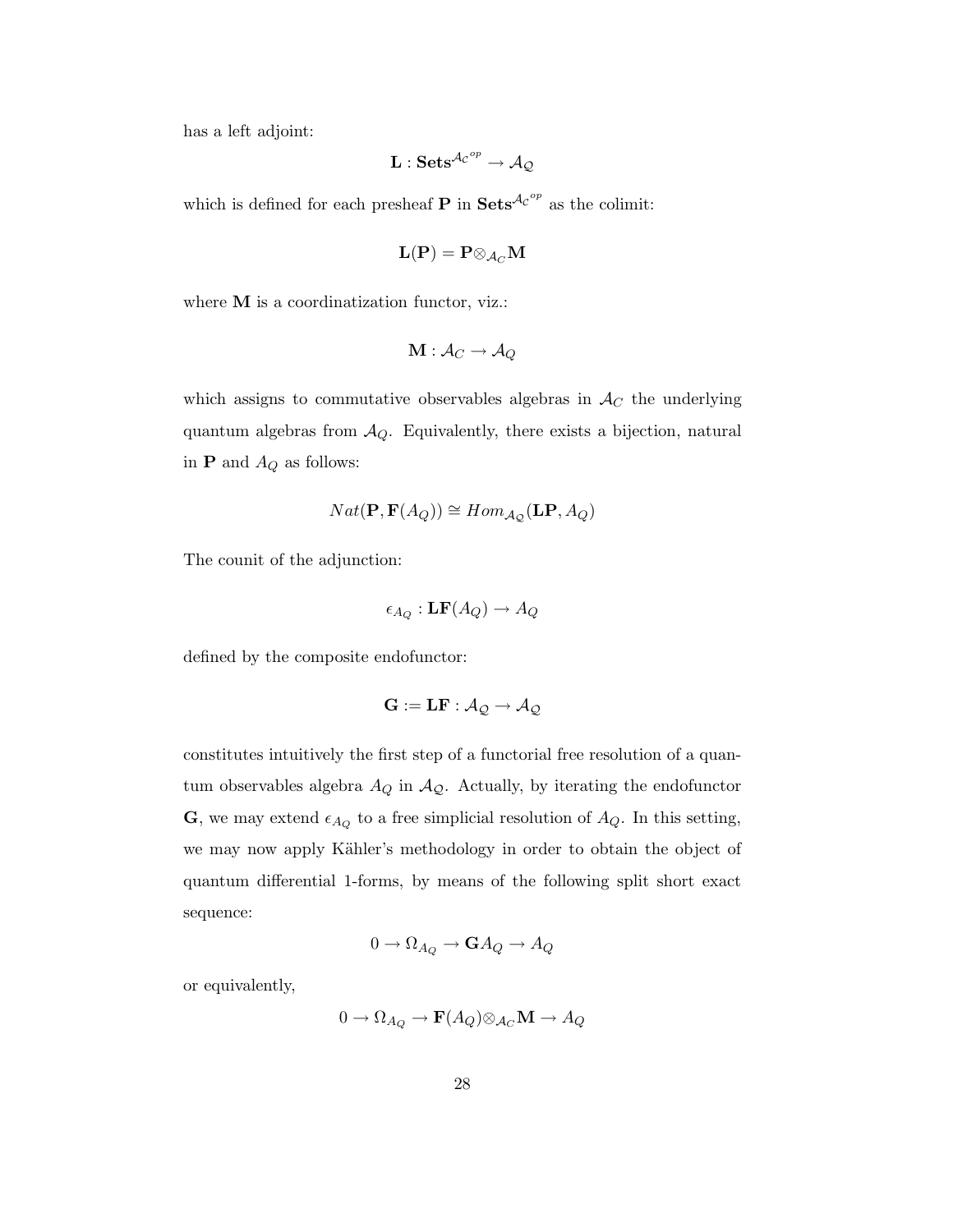According to the above, we obtain that:

$$
\Omega_{A_Q}=\frac{J}{J^2}
$$

where  $J = \text{Ker}(\epsilon_{A_Q})$  denotes the kernel of the counit of the adjunction. Subsequently, we may apply the algebraic construction, for each  $n \in N$ ,  $n \geq 2$ , of the *n*-fold exterior product  $\Omega^n{}_{A_Q} = \bigwedge^n \Omega^1{}_{A_Q}$ . Thus, we may now set up the algebraic de Rham complex of  $A_Q$  as follows:

$$
A_Q \to \Omega_{A_Q} \to \ldots \to \Omega^n_{A_Q} \to \ldots
$$

At a next stage, we notice that the functor of points of a quantum observables algebra restricted to commutative arithmetics  $\mathbf{F}(A_Q)$  is left exact, because it is the right adjoint functor of the established adjunction. Thus, it preserves the short exact sequence defining the object of quantum differential 1-forms, in the following form:

$$
0 \to \mathbf{F}(\Omega_{A_Q}) \to \mathbf{F}(\mathbf{G}(A_Q)) \to \mathbf{F}(A_Q)
$$

Hence, we immediately obtain that:

$$
\mathbf{F}(\Omega_{A_Q})=\frac{Z}{Z^2}
$$

where  $Z = \text{Ker}(\mathbf{F}(\epsilon_{A_Q}))$ . Then, in analogy with the general algebraic situation, interpreted inside the proper universe that the functor of points of a quantum observables algebra assumes existence, viz., the topos  $\mathbf{Sets}^{\mathcal{A}_{\mathcal{C}}^{op}},$  we introduce the notion of an interaction field, termed quantum field, by means of the functorial pair  $(\mathbf{F}(A_Q)) := Hom_{\mathcal{A}_Q}(\mathbf{M}(-), A_Q), \nabla_{\mathbf{F}(A_Q)}$ , where the quantum connection  $\nabla_{\mathbf{F}(A_Q)}$  is defined as the following natural transformation:

$$
\nabla_{\mathbf{F}(A_Q)} : \mathbf{F}(A_Q) \to \mathbf{F}(\Omega_{A_Q})
$$

Thus, the quantum connection  $\nabla_{\mathbf{F}(A_Q)}$  induces a sequence of functorial morphisms, or equivalently, natural transformations as follows:

$$
\mathbf{F}(A_Q) \to \mathbf{F}(\Omega_{A_Q}) \to \ldots \to \mathbf{F}(\Omega^n_{A_Q}) \to \ldots
$$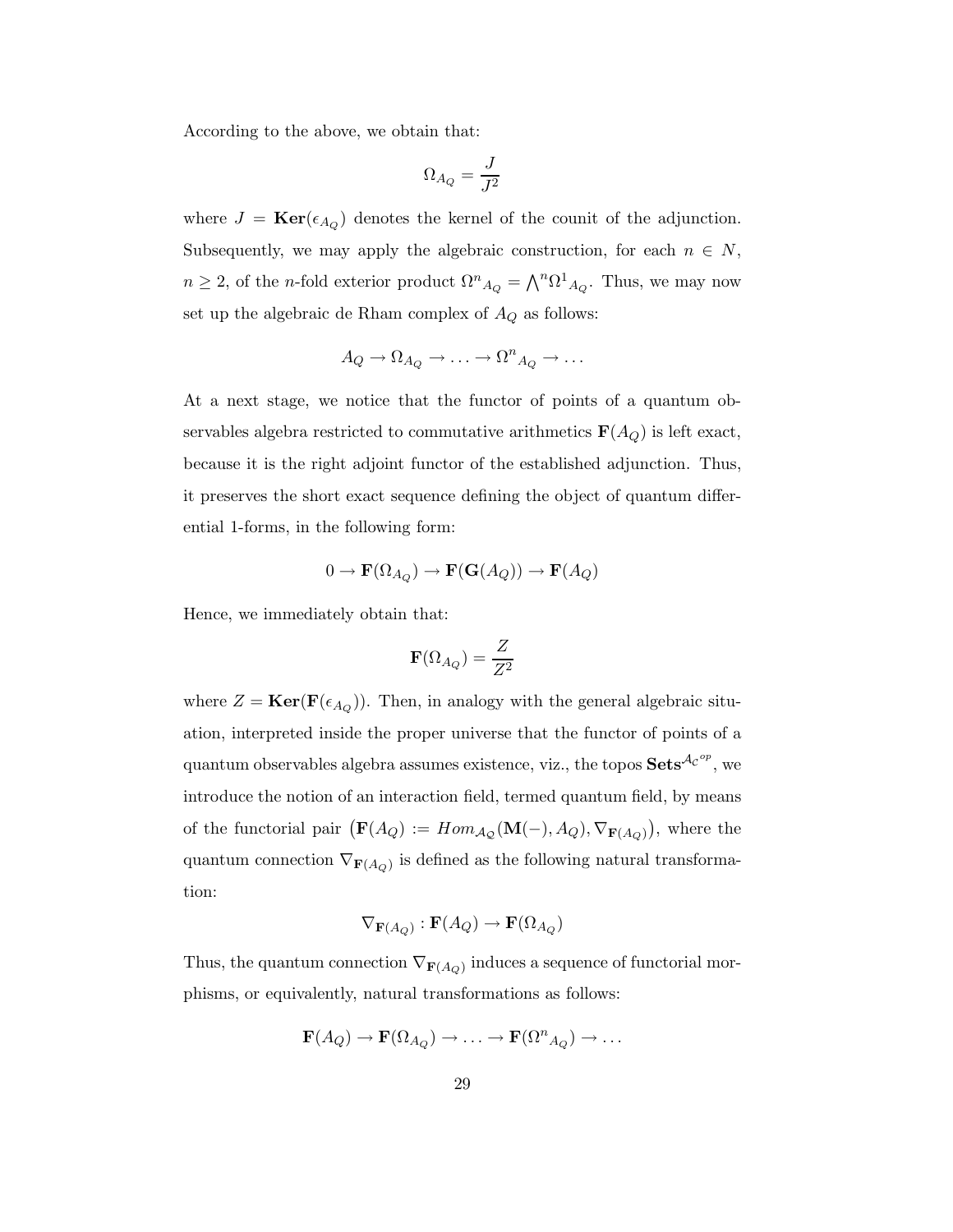Let us denote by:

$$
\mathbf{R}_{\nabla} : \mathbf{F}(A_Q) \to \mathbf{F}(\Omega^2_{\ A_Q})
$$

the composition  $\nabla^1 \circ \nabla^0$  in the obvious notation, where  $\nabla^0 := \nabla_{\mathbf{F}(A_Q)}$ , which we call the curvature of the quantum connection  $\nabla_{\mathbf{F}(A_Q)}$ . The latter sequence of functorial morphisms, is actually a complex if and only if  $\mathbf{R}_{\nabla}$  = 0. We say that the quantum connection  $\nabla_{\mathbf{F}(A_Q)}$  is integrable or flat if  $\mathbf{R}_{\nabla} = 0$ , referring to the above complex as the functorial de Rham complex of the integrable connection  $\nabla_{\mathbf{F}(A_Q)}$  in that case. The vanishing of the curvature of the quantum connection, that is:

$$
{\bf R}_{\nabla}=0
$$

can be used as a means of transcription of Einstein's equations in the quantum regime, that is inside the topos  $\textbf{Shv}(\mathcal{A}_{\mathcal{C}})$  of sheaves of algebras over the base category of commutative algebraic contexts, in the absence of cohomological obstructions. We may explain the curvature of the quantum connection as the effect of non-trivial interlocking of commutative arithmetics, in some underlying diagram of a quantum observables algebras being formed by such localizing commutative arithmetics. The non-trivial gluing of commutative arithmetics in localization systems of a quantum algebra is caused by topological obstructions, that in turn, are being co-implied by acyclicity of the algebraic de Rham complex of  $A_Q$ . Intuitively, a non-vanishing curvature is the non-local attribute detected by an observer employing a commutative arithmetic in a discretely topologized categorical environment, in the attempt to understand the quantum localization properties, after having introduced a potential (quantum gravitational connection) in order to account for the latter by means of a differential geometric mechanism [20]. Thus, the physical meaning of curvature is associated with the apparent existence of non-local correlations from the restricted spatial perspective of disjoint classical commutative arithmetics  $A_C$ . It is instructive to make clear that,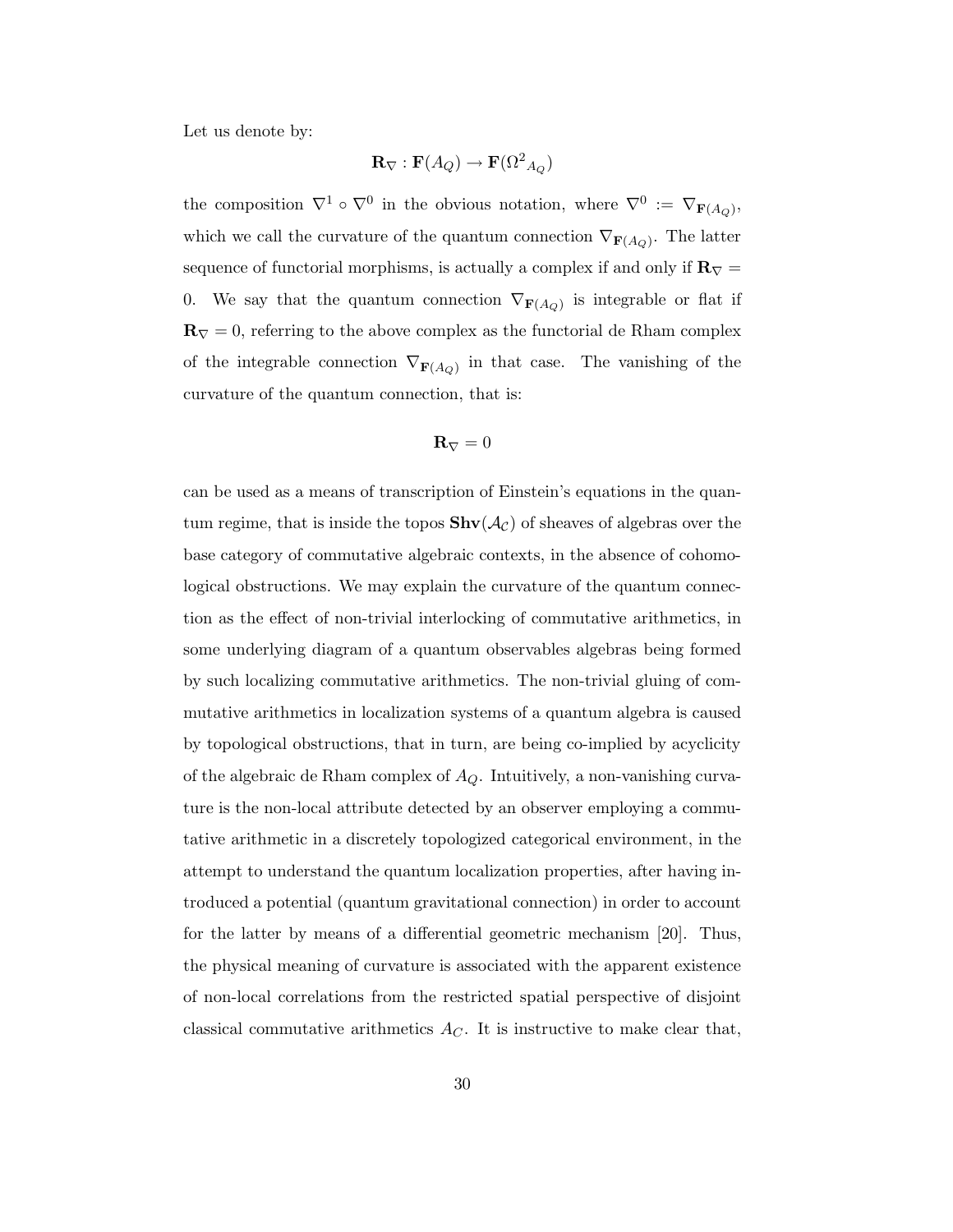in the present schema, the notion of curvature does not refer to an underlying background manifold, since such a structure has not been required at all in the development of the differential geometric mechanism, according to functorial homological algebraic methods.

## 4 Epilogue

Conclusively, it is worthwhile to emphasize that discussions of background manifold independence pertaining the current research focus in Quantum Gravity, should take at face value the fact that the fixed manifold construct in General Relativity is just the byproduct of fixing physical representabilty in terms of real numbers. Moreover, it is completely independent of the possibility of formulating dynamics, since the latter can be developed precisely along purely algebraic lines, that is, by means of functorial connections. Hence the usual analytic differential geometric framework of smooth manifolds, needed for the formulation of General Relativity, is just a special coordinatization of the universal functorial mechanism of infinitesimal scalars extension, and thus should be substituted appropriately, in case a merging with Quantum Theory is being sought. The substitution is guided by the principle of relativized representability with respect to a suitable topos.

The important physical issue incorporated in the idea of relativizing physical representability with respect to appropriate topos-theoretic universes of discourse, as has been explained previously, has to do with a novel conception of physical localization schemes, that, in particular, seem to be indispensable for an accurate comprehension of the quantum regime of observable structure. More concretely, in classical theories localization has been conceived by means of metrical properties on a pre-existing smooth set-theoretic spacetime manifold. In contradistinction, quantum localization should be understood categorically and algebraically, viz., purely in functorial terms of relational information content between quantum arithmetics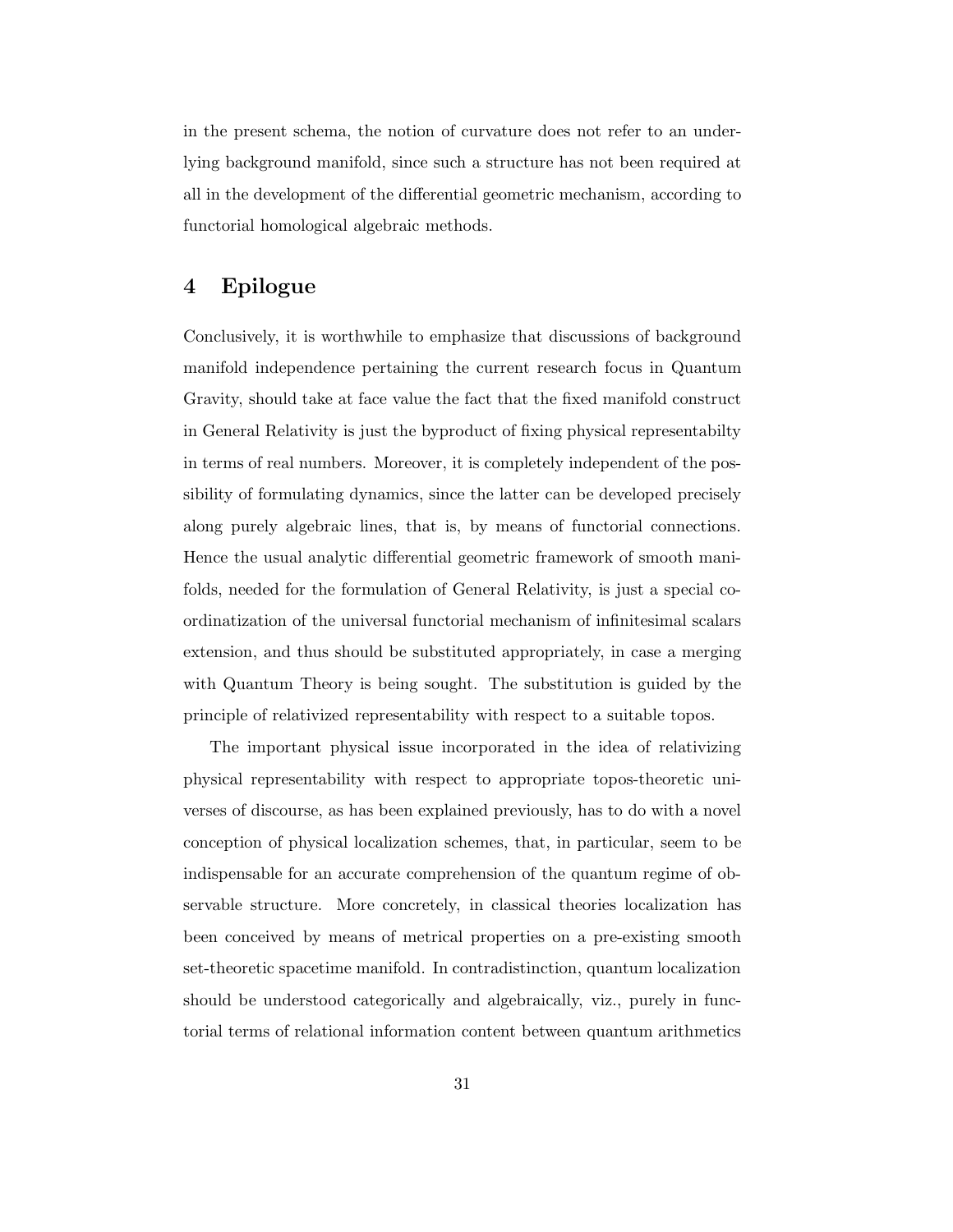(algebras of quantum observables) and diagrams of commutative ones, without any supporting notion of smooth metrical backround manifold. In this sense, the resolution focus should be shifted from point-set to topological localization models of quantum observables structures, that effectively, induce a transition in the semantics of observables from a set-theoretic to a sheaf-theoretic one. Subsequently, that semantic transition effectuates the conceptual replacement of the classical metrical ruler of localization on a smooth background manifold, with a sheaf-cohomological ruler of algebraic categorical localization in a Grothendieck topos, that captures the relational information of observables in the quantum regime, filtered through diagrams of local commutative arithmetics (local reference frames in the topos constituting the functor of points of a quantum arithmetic). Thus, the dynamical properies of quantum arithmetics are being properly addressed to the global topos-theoretic dynamics generated by categorical diagrams of local commutative ones, giving rise to complexes of sheaves of observables for a suitably defined Grothendieck topology consisting of epimorphic families of coverings by local commutative arithmetics.

In particular, the application of the principle of relativized representability on the problem of merging General Relativity with Quantum Theory, forces the topos of sheaves of commutative observables algebras  $\text{Shv}(\mathcal{A}_{\mathcal{C}})$  as the proper universe of discourse for Quantum Gravity, requiring a functorial adaptation of the algebraic mechanism of connections inside that topos, and subsequently, an interpretation of Quantum Gravitational dynamics sheaf cohomologically with respect to the non-trivial localization schemes of observables in the quantum regime.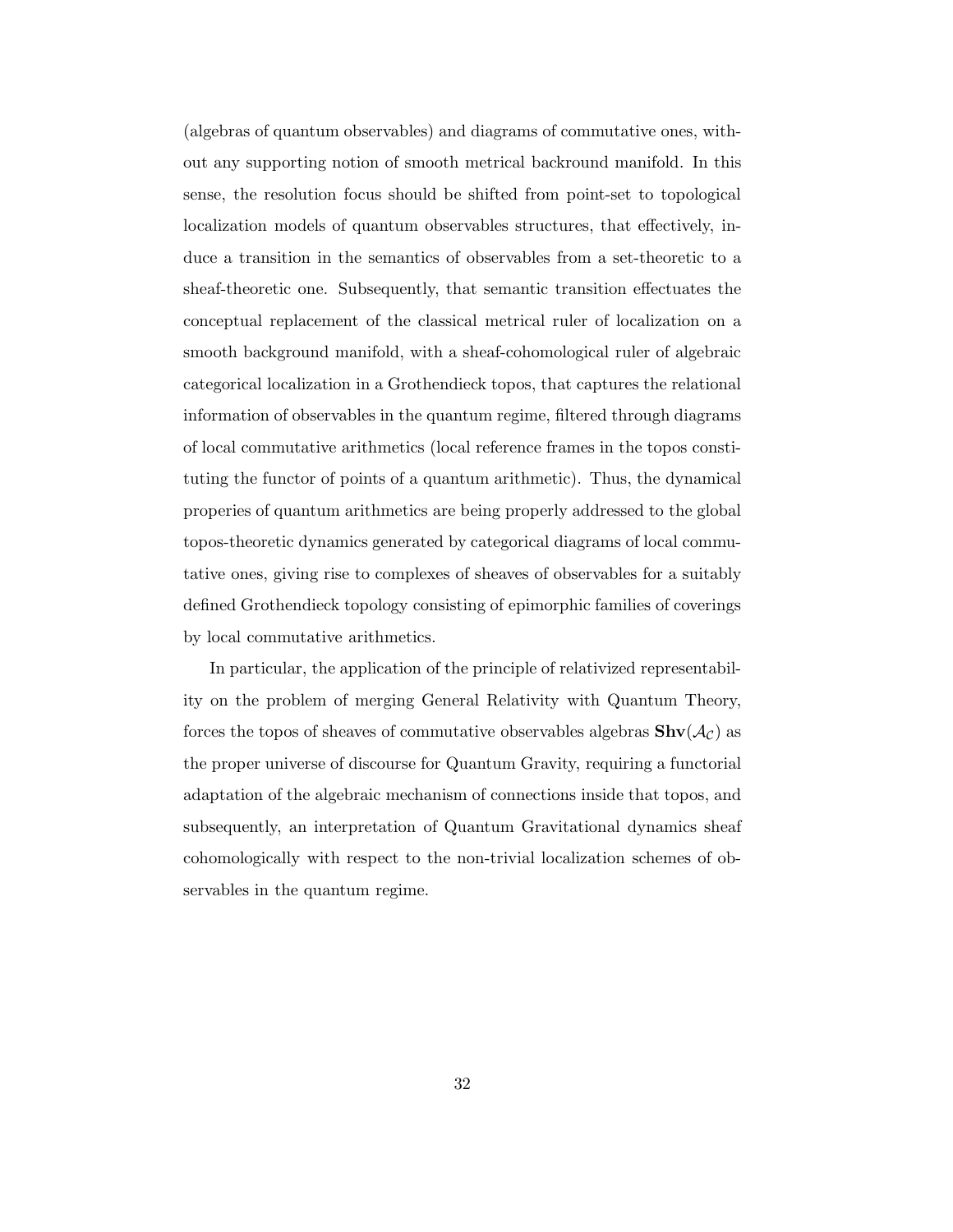## References

- [1] A. Ashtekar, and J. Lewandowski, Background independent quantum gravity: a status report, pre-print (2004); [gr-qc/0404018.](http://arxiv.org/abs/gr-qc/0404018)
- [2] J. Butterfield, and C. J. Isham, Some Possible Roles for Topos Theory in Quantum Theory and Quantum Gravity, Foundations of Physics, 30, 1707 (2000).
- [3] L. Crane, Clock and Category: Is Quantum Gravity Algebraic?, Journal of Mathematical Physics, 36, 6180 (1995).
- [4] D. R. Finkelstein, Quantum Relativity: A Synthesis of the Ideas of Einstein and Heisenberg, Springer-Verlag, Berlin-Heidelberg-New York (1996).
- [5] S. A. Selesnick, Quanta, Logic and Spacetime, (2nd. ed), World Scientific (2004).
- [6] C. J. Isham, Some Reflections on the Status of Conventional Quantum Theory when Applied to Quantum Gravity, in The Future of Theoretical Physics and Cosmology: Celebrating Stephen Hawking's 60th Birthday, Gibbons, G. W., Shellard, E. P. S. and Rankin, S. J. (Eds.), Cambridge University Press, Cambridge (2003); [quant-ph/0206090.](http://arxiv.org/abs/quant-ph/0206090)
- [7] C. J. Isham, A new approach to quantising space-time: I. Quantising on a general category, Advances in Theoretical and Mathematical Physics, 7, 331 (2003); [gr-qc/0303060.](http://arxiv.org/abs/gr-qc/0303060)
- [8] R. Penrose, The problem of spacetime singularities: implications for quantum gravity?, in The Future of Theoretical Physics and Cosmology: Celebrating Stephen Hawking's 60th Birthday, Gibbons, G. W., Shellard, E. P. S. and Rankin, S. J. (Eds.), Cambridge University Press, Cambridge (2003).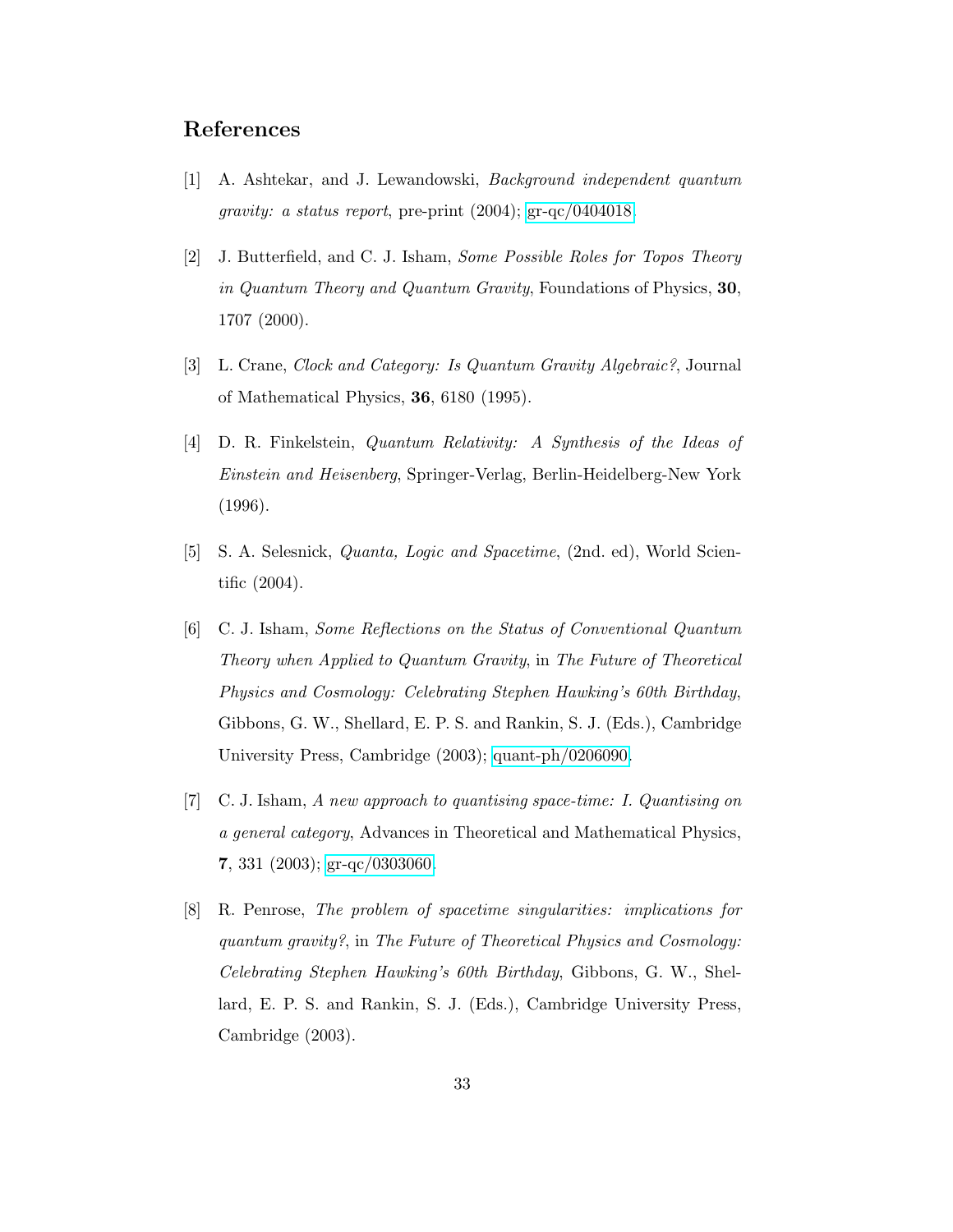- [9] L. Smolin, *The case for background independence*, pre-print  $(2005)$ ; [gr-qc/0507235.](http://arxiv.org/abs/gr-qc/0507235)
- [10] R. D. Sorkin, A Specimen of Theory Construction from Quantum Gravity, in The Creation of Ideas in Physics, Leplin, J. (Ed.), Kluwer Academic Publishers, Dordrecht (1995); [gr-qc/9511063.](http://arxiv.org/abs/gr-qc/9511063)
- [11] J. Stachel, Einstein and Quantum Mechanics, in Conceptual Problems of Quantum Gravity, Ashtekar, A. and Stachel, J. (Eds.), Birkhäuser, Boston-Basel-Berlin (1991).
- [12] M. Atiyah and I. MacDonald, *Introduction to Commutative Algebra*, AddisonWesley, Reading, Massachusetts, 1969.
- [13] S. MacLane, *Categories for the Working Mathematician*, Springer-Verlag, New York, 1971.
- [14] I. R. Shafarevich, *Basic Notions of Algebra*, Springer, Berlin (1997).
- [15] J. L. Bell, From Absolute to Local Mathematics, Synthese 69, 1986.
- [16] J. L. Bell, *Categories, Toposes and Sets*, Synthese, **51**, No.3, 1982.
- [17] S. MacLane and I. Moerdijk, Sheaves in Geometry and Logic, Springer-Verlag, New York, 1992.
- [18] J. L. Bell, *Toposes and Local Set Theories*, Oxford University Press, Oxford, 1988.
- [19] M. Artin, A. Grothendieck, and J. L. Verdier, Theorie de topos et cohomologie etale des schemas, (Springer LNM 269 and 270, Springer-Verlag, Berlin, 1972).
- [20] E. Zafiris, Quantum Observables Algebras and Abstract Differential Geometry: The Topos-Theoretic Dynamics of Diagrams of Commutative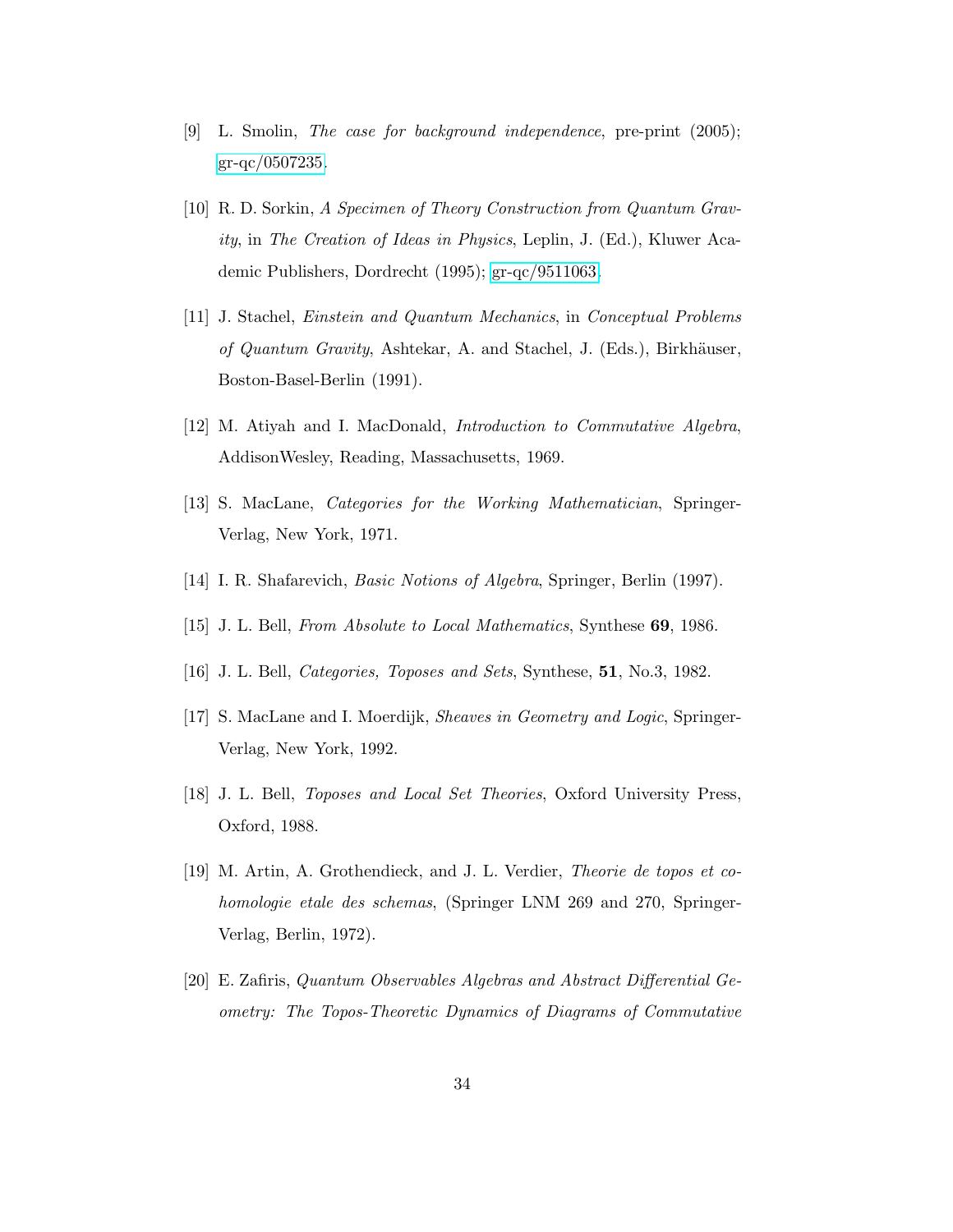Algebraic Localizations, International Journal of Theoretical Physics 46, (2) (2007).

- [21] A. Mallios, Geometry of Vector Sheaves: An Axiomatic Approach to Differential Geometry, Vols 1-2, Kluwer Academic Publishers, Dordrecht (1998).
- [22] E. Zafiris, Generalized Topological Covering Systems on Quantum Events Structures, Journal of Physics A: Mathematical and General 39, (2006).
- [23] A. Mallios, Remarks on "singularities", Progress in Mathematical Physics, Columbus, F. (Ed.), Nova Science Publishers, Hauppauge, New York (2003) (invited paper); [gr-qc/0202028.](http://arxiv.org/abs/gr-qc/0202028)
- [24] A. Mallios, Quantum gravity and "singularities", Note di Matematica, **25**, 57  $(2005)/(2006)$  (invited paper); [physics/0405111.](http://arxiv.org/abs/physics/0405111)
- [25] A. Mallios, Geometry and physics today, International Journal of Theoretical Physics (online first DOI: 10.1007/s10773-006-9130-3) (2006).
- [26] A. Mallios, Modern Differential Geometry in Gauge Theories: vol. 1. Maxwell Fields, Birkhäuser, Boston, 2006.
- [27] A. Mallios, Modern Differential Geometry in Gauge Theories: vol. 2. Yang-Mills Fields, (forthcoming by Birkhäuser, Boston, 2007).
- [28] A. Mallios, E. E. Rosinger, Abstract Differential Geometry, differential algebras of generalized functions, and de Rham cohomology, Acta Appl. Math. 55, 231 (1999).
- [29] A. Mallios, E. E. Rosinger, Space-Time foam dense singularities and de Rham cohomology, Acta Appl. Math. 67, 59 (2001).